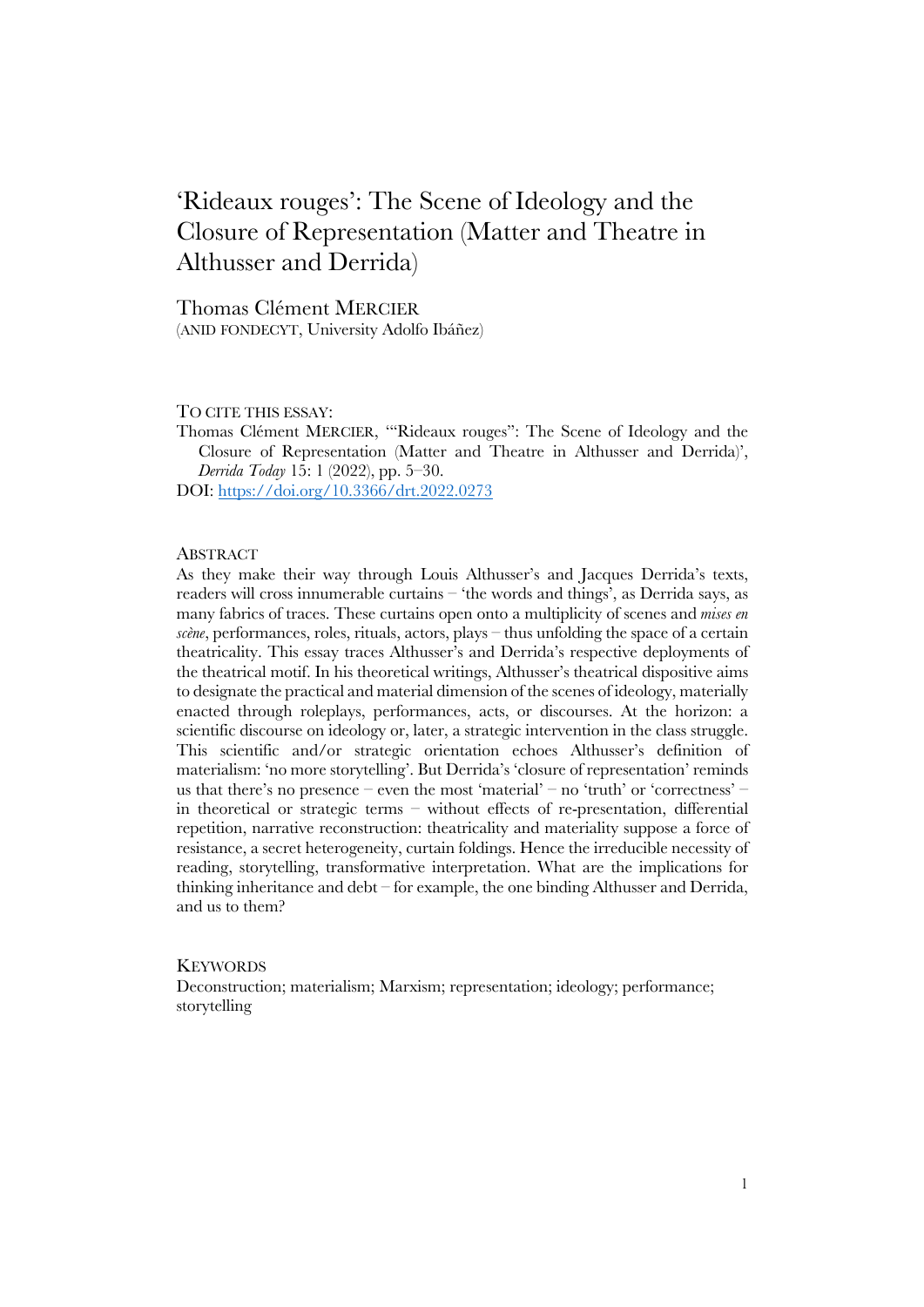## 'Rideaux rouges': The Scene of Ideology and the Closure of Representation (Matter and Theatre in Althusser and Derrida)

Thomas Clément MERCIER (ANID FONDECYT, University Adolfo Ibáñez)

> we can see well enough that there can never be a given on the fore-stage of obviousnesses, except by means of a giving ideology which stays behind, with which we keep no accounts and which gives us what it wants. If we do not go and look behind the curtain we shall not see its act of 'giving': it disappears into the given as all workmanship does into its works. We are its spectators, i.e., its mendicants. (Althusser 2015, 315–6)

> The *mise en scène* is precipitated [*se précipite*], the actor-dramatist-producer will have done everything himself, he also knocks the three or four times, the curtain is about to rise. But we do not know if it rises on the scene or in the scene. Before the entrance of any character, there is a curtained bed [*un lit à rideaux*]. All comings and goings, for the essential [*pour l'essentiel*], will have to pass the curtain [*passer le rideau*].

> I myself will not open this curtain  $-I$  leave this to you – onto all the others, the words and things (curtains, canvases, veils, screens, hymens, umbrellas, etc.) with which I have concerned myself for so long. One could attempt to relate all these fabrics to one another, according to the same law. I have neither the time nor the taste for this; it can be done by itself, without anyone's intervention, or done without [*la chose peut se faire d'elle-même ou l'on peut s'en passer*]. (Derrida 1980, 329–30, my translation)

It all starts with a declaration of debt.<sup>1</sup> I owe it to you and to myself to speak about what is owed; about the debt binding Jacques Derrida to Louis Althusser, Louis Althusser to Jacques Derrida, about the debt binding us to them and to one another, here, today, on the virtual platform of a conference, or that of a journal issue. This might seem like a 'virtual encounter', as one says, but something of the debt perhaps remains nonvirtualisable. Something of the debt seems to exceed the stage on which it is recognised, represented. Virtuality and actuality of an encounter which binds us to the other beyond the encounter 'as such'.

I've been called, invited, interpellated, and I turned back. I can't even remember saying 'yes', but it was too late anyway, because, yes, you already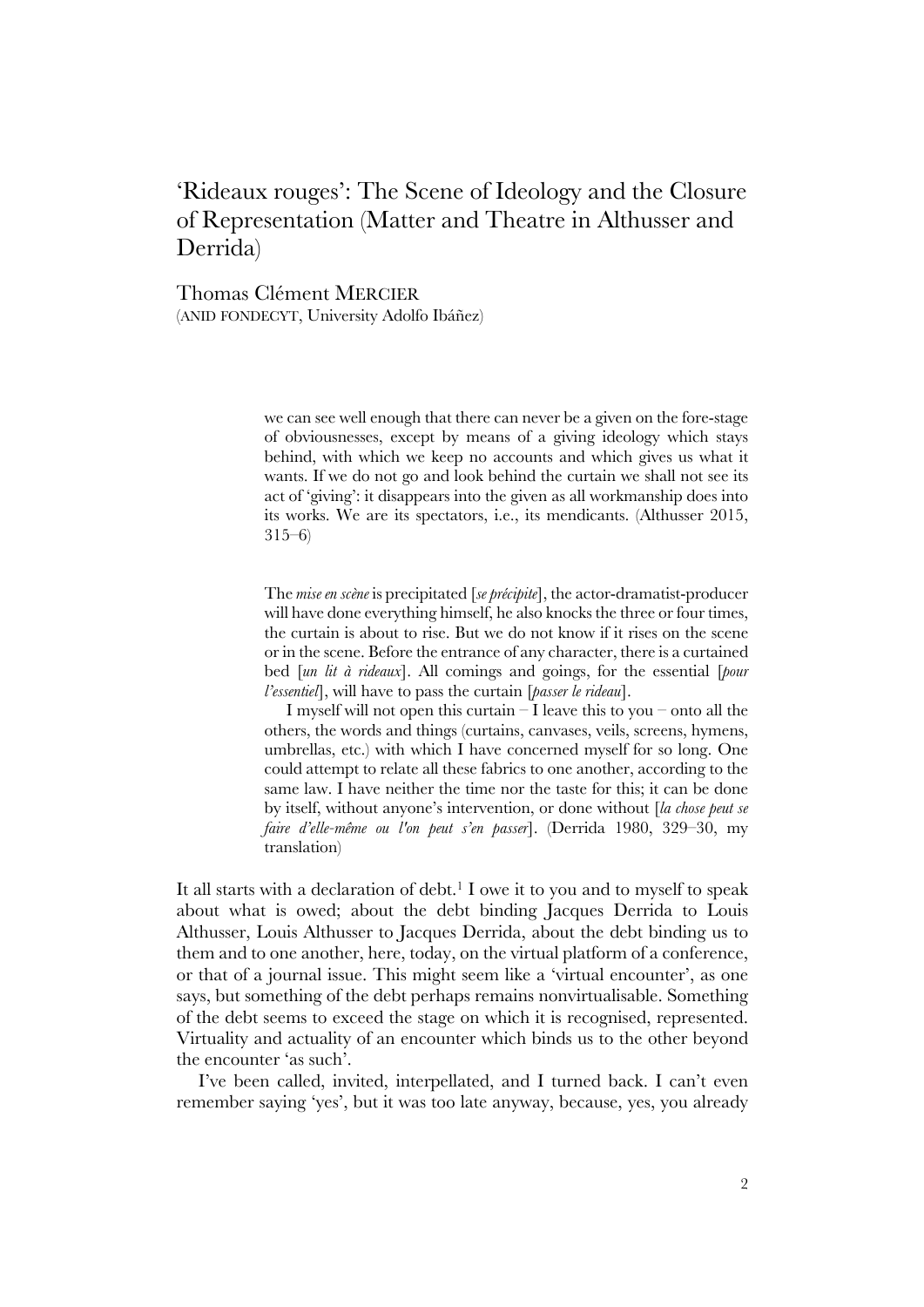know that IOU: I owe it to you and to myself to speak, and to speak about a debt, a recognition of debt, and perhaps about a debt exceeding all recognition and representation.

That I must *recognise* the debt, that it must be *represented*, to myself and to the other, seems to be the condition for its acknowledgement. But, just like any heritage or gift, just like anything that remains to be read, interpreted, perhaps transformed – for instance, through 'an interpretation that transforms the very thing it interprets' (Derrida 1994, 163) – the debt seems to both require a certain representativity, a certain theatricality of ideology, and to exceed visibility, manifestation, and representation. The debt both demands and resists representation. This is what I will speak about in this essay.

### 'rideaux rouges'

The phrase 'rideaux rouges' is a quotation, taken from Althusser's autobiographical text *L'avenir dure longtemps*, first published posthumously in 1992 (Althusser 2007, 34). It is a quotation and as such is surrounded by quotation marks. In saying this, I am using or citing the traditional distinction between 'use' and 'mention'. Jacques Derrida once compared quotation marks with 'clothespins':

Quotation marks generally function as small clothespins meant to keep at a distance, without really touching them, clothes which, whether dirty or still wet, won't be freed from their clothespins and really touched until they are properly *clean* and dry [propre]. (Derrida 1990, 77)

But here I am tempted to compare quotation marks with curtains: *des rideaux*, whose function consists in framing or enclosing a theatre stage  $-$  a separate *scène* or stage on which what is taking place should perhaps not be taken quite *literally*, as one dares to say, but as the enactment of a scenography, a performance, one which allows us to mention what's effectively happening on the stage, to account for it, without however precipitating it into the realm of pure effectiveness, reality, or truth. Quotation marks, like curtains, 'keep at a distance', as Derrida says, out of touch. They somewhat protect from contact and contamination. They materialise a separate scene within the text, another reality, and maintain a border or division between what's enclosed within quotation marks and 'outside' reality. And it just so happens that the curtains of quotation marks, here in my title, themselves enclose curtains – very old, worn-out, *red* curtains: 'de très vieux rideaux rouge Empire' (Althusser 2007, 33). These curtains first appear on the first page of *L'avenir dure longtemps*, almost at the very beginning, when the curtain rises. Their mention seems to be coextensive with the autobiographical narrative itself – but these 'very old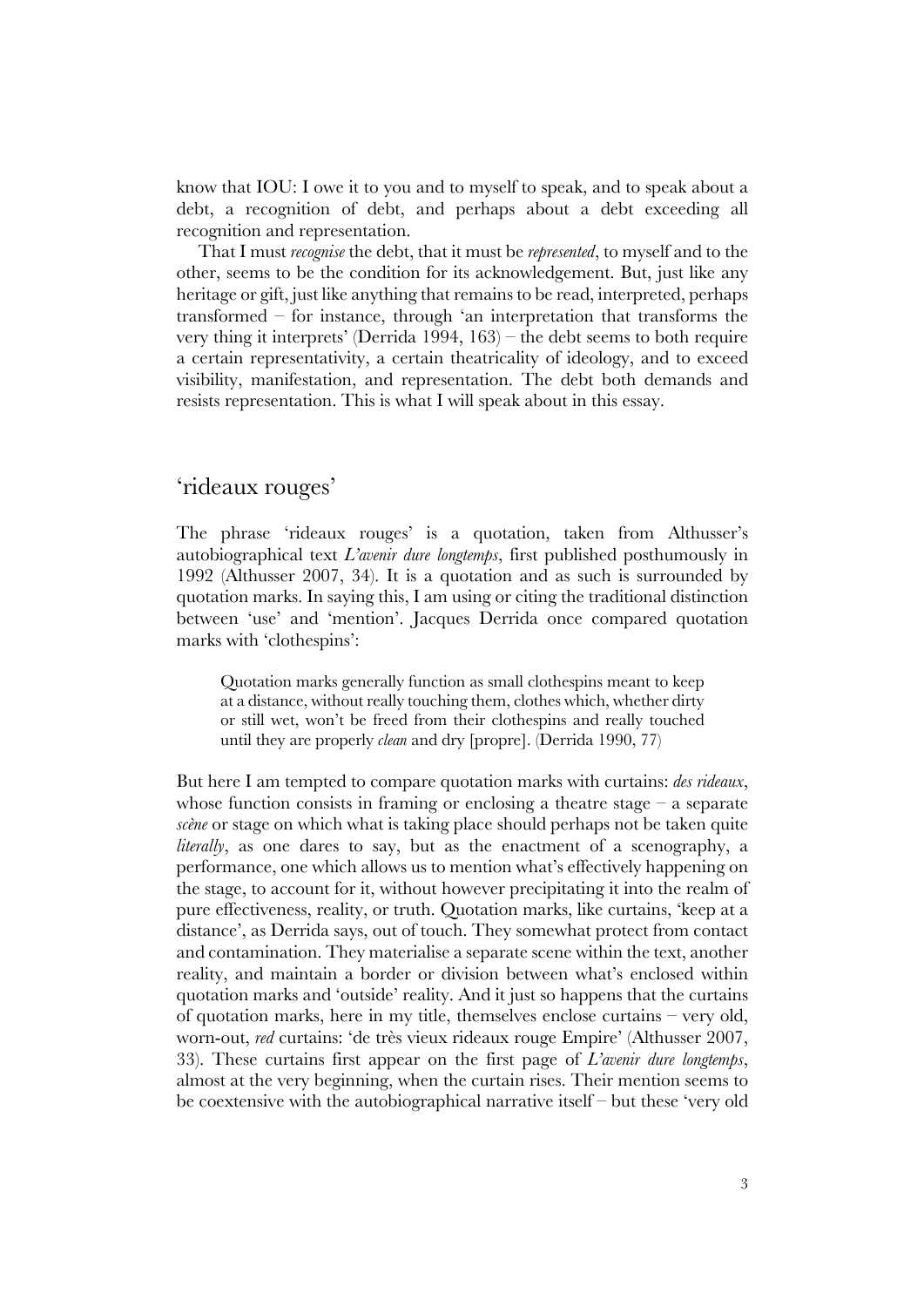red curtains' in fact pre-exist the scene Althusser will now describe. From the moment the autobiography begins, some invisible curtain separates between two darknesses, two nights, 'entre deux nuits':

What follows, down to the last detail, is my precise memory of those events, forever engraved in me through all my suffering – between two nights, the unknown one from which I was emerging and the one I was about to enter, I shall say when and how: here is the scene of the murder just as I experienced it.

Suddenly I am up and in my dressing-gown at the foot of the bed in my flat at the École normale. The grey light of a November morning – it's almost nine o'clock on Sunday the sixteenth – filters on to the end of the bed through the tall window to the left, framed by very old Empire red curtains which had hung there a long time, lacerated by time and burnt by the sun.

Helene, also in a dressing-gown, is lying on her back before me. (Althusser 1993, 15, translation modified; 2007, 33)

Just like quotation marks, one needs at least two curtains to frame a stage. And, in Althusser's text, the 'same' red curtains – themselves lacerated, cut, almost torn, dismembered, divided, tattered, in ribbons – the 'same' red curtains reappear, a few paragraphs later, closing the chapter that depicts 'the scene of the murder'. They frame the scene, as if surrounding a stage:

The long, lacerated red curtains hang in tatters on each side of the window – the one on the right brushing against the bottom of the bed. I recall seeing our friend Jacques Martin in his tiny bedroom in the Sixteenth District. He was found dead one day in August [1963] and had been stretched out on his bed for several days. On his chest lay the long stem of a scarlet rose: a silent message from beyond the grave to the two of us who had been his friends for twenty years, a reminder of Beloyannis. At that moment I pull a narrow, torn ribbon from the long red curtain and, without breaking it, gently place it diagonally across Helene's chest, from her right shoulder to her left breast. (1993, 16, translation modified; 2007, 34–35)

Elsewhere, much later in Althusser's autobiographical text, in a drastically different context, another place and time, the 'same' iterable curtains reappear, lacerated again, in 'pieces', here turned into 'rags' ('haillons'), torn between different autobiographical spacetimes, different connotations, values, different metaphorical virtualities. It is now in 'les Bois de Boulogne', near Algiers, what is called today 'la Forêt d'El Mouradia' – a 'paradise' where Althusser used to walk as a child with his grandfather (1993, 61–64). The grandfather is an 'impossible' character, says the narrator-Althusser, just like Hélène. And the narrator proceeds to describe the forest-paradise: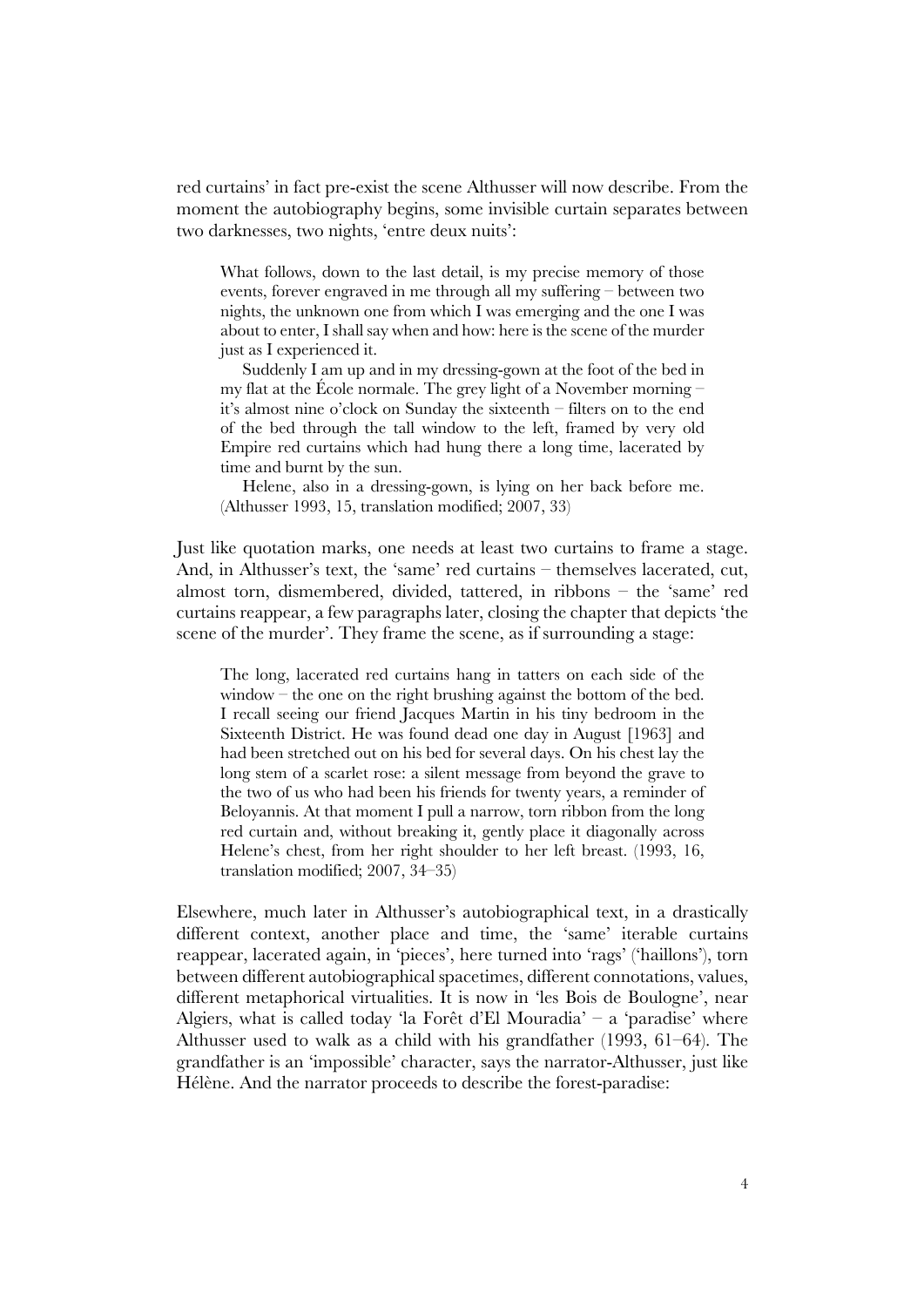I also used to go out with my grandfather into the woods. What a sense of freedom I had! With him, there were never any dangers and nothing was forbidden. How happy I was! Though he was such a 'grumbler', considered by everyone to be so impossible (like Helene later on), he talked to me quietly like an equal. He pointed out the different trees and plants and told me all about them. I was especially fascinated by the endless eucalyptuses; I liked feeling the scaliness of their bark, long tubes of which would suddenly come crashing down from the tops of their trunks and hang aimlessly [*sans fin*] like limp arms or pieces of rag [haillons] (the rags I would later enjoy dressing with [les haillons, plus tard, *dont j'aimais à me vêtir*], the rags [*haillons*] of the long, red, tattered curtains hanging in my bedroom at the École normale) – their leaves, so smooth and so long, curved and pointed, which changed with the seasons from dark green to blood red, and their flower-fruit, with its delicate pollen and the bewitching scent of a 'pharmaceutical remedy'. There were also the wild pink cyclamens: finding them hidden among their dark leaves was to discover them anew each time, as one had to pull up their garment to reveal their pink, intimate flesh; the wild asparagus, as stiff as erect sexes, that I could munch raw straight from the ground when they came out. Then there were terrible aloes, covered with prickly thorns, occasionally (once every ten years?) thrusting up into the air a huge spike [*dard*] slowly crowned with a flower that no one could reach! (1993, 63–64, translation modified; 2007, 83)

Here one could insert a long meditation on what Derrida says about flowers, rhetoric, and symbolism in 'La mythologie blanche' and *Glas*, more particularly concerning everything that exceeds, in flowers like in anything else, a strictly symbolic reading. Because, believe me, it is certainly not my intention to provide a symbolic analysis of Althusser's autobiographical text, of those curtains, of the colour red, for instance – be it in political, sexual, or psychoanalytic terms – and of everything that might be symbolised by their conjunction, here, to the old ('vieux'), the worn-out, or to the Empire, in a bedroom located inside the École normale supérieure. While Althusser's text  $-$  just like any text  $-$  can always be read symbolically, it also defies strictly symbolic readings. In the passages quoted above, the political and psychosexual symbolics of the red curtains are structurally instable, reversible, undecidable: not only do their depictions shift from the political Right to the Left, from the connotations of the Imperial Red ('rouge Empire') to its conversion into the communist symbolics of Jacques Martin's 'red rose' – which, according to Althusser in 'Les Faits' (1993, 361), also echoes Maurice Thorez's description of communism as providing 'bread and roses' to the people – as it moves 'from [Hélène's] right shoulder to her left breast'; but, later in Althusser's text (that is, earlier in Louis's lifetime), in the description of the Algerian forest as a lost 'paradise', the red curtains are associated with a profusion of symbols and metaphors multiplying the narrator's identities and desires, generating sexual motifs zigzagging between the feminine and the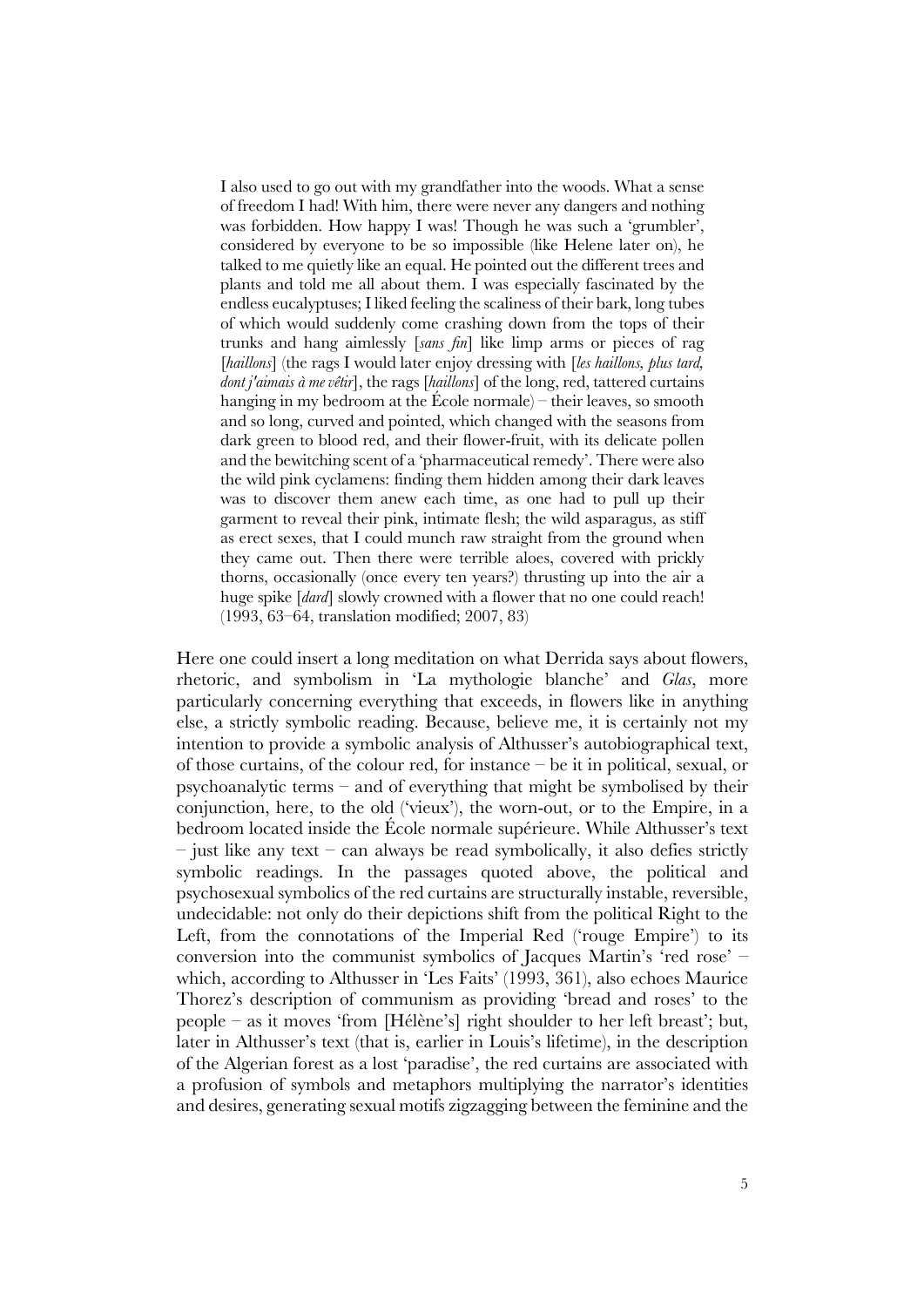masculine, blood red and fleshy pink straddling and challenging boundaries between life and death, day and night, love and violence, nature and culture. 2 Limits are troubled: opposites can turn into each other.

In the same passage, Althusser-the-narrator confesses his taste for wearing 'rags' ('haillons'); but this affect, this taste for dressing up, for disguise, said with parodic affectation ('les haillons dont j'aimais à me vêtir'), also modifies, through textual juxtaposition, the red curtains' function and materiality: 'les haillons, plus tard, dont j'aimais à me vêtir, les haillons des grands rideaux rouges de ma chambre à coucher à l'École normale' (2007, 83). So, not only do the red curtains denote a certain theatricality in and of the text, they're also textually and materially associated, through the verbal matter of 'haillons', with the narrator's taste for costuming – as if the red curtains themselves, those pieces of detachable fabric, of clothing, of broken textile and text, had already been repurposed, transformed, deconstructed, materiallyand-textually recycled and converted into costume attire – be it *haillons* – manifesting a taste for disguise or *travestissement* time-traveling through the narrator's life (a theatrical life of written memories and words), as if magnified and multiplied by the autobiographical gesture. The narrator-character himself played a character, narrated himself – or so the text seems to suggest, between the lines and through the curtains.

For do we know what curtains *are*? Curtains usually divide, mark a border (sometimes even an 'iron curtain') between territories, spaces, discreet topologies – for example between the theatre stage and what is called 'reality'. They separate, dissimulate; they suppose a compartmentalization, a keeping apart, a *secretum*, a secret. But curtains are not *sensu stricto* walls, or even doors. Even when they're shut, and given the right circumstances, curtains can let themselves be crossed, passed; the possibility of this passage speaks to a certain *débordement*, an overflowing of the limit. Curtains – 'the words and things', as Derrida puts it in our epigraph – testify to the text's capacity to both mark *and* cross oppositional borders, to separate *and* travel, quasi-magically, between different spacetimes, to indicate a limit and its possible effacement – starting with the limit between the text's 'inside' and 'outside', between 'writing' and 'life'. The text is not simply a theatre stage, if 'stage' implies the fixity of a border between theatrical performance and what one calls 'reality'. There's no hidden truth behind the text's curtains; or, if there's any, it remains undecidable as self-presence, unpresentable, which means that it remains to be decided, read, written, translated, precariously stabilised through an interpretative gesture that can only participate in the text it reads, reproduce *and* transform the very thing it interprets – thereby partaking in the text and its 'secret', provoking more stories, more text and more curtains – perhaps the same, only different – resulting maybe in a constant 'passer le rideau', as Derrida also puts it in our epigraph. <sup>3</sup> One can always read, and pass the curtain. One always reads through curtains, crossing a limit which however remains unfindable as such, undecidable. This difficulty to locate curtains can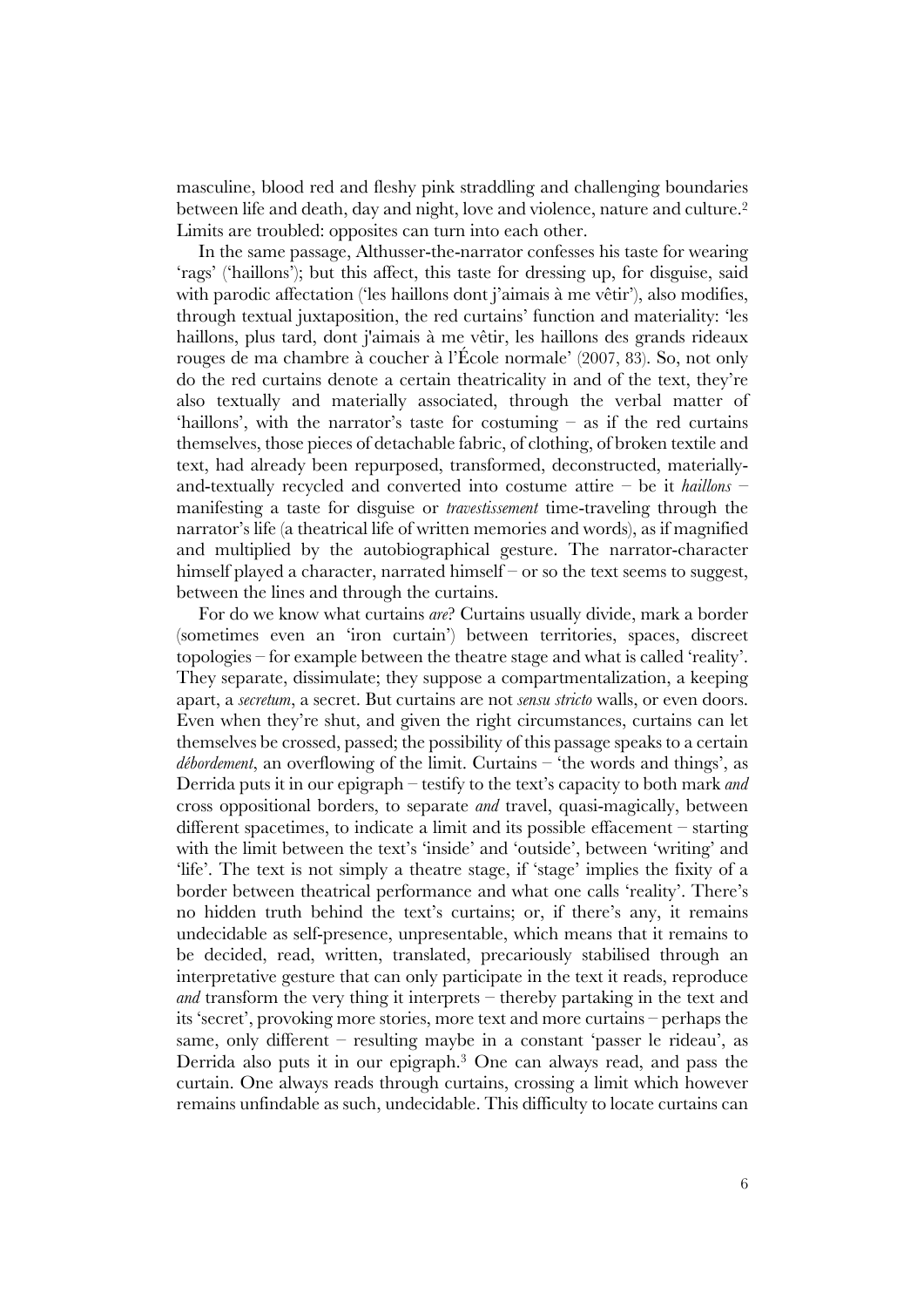be traced in Althusser's letters to Franca, where the curtain metaphor frequently appears to mark inside-outside limits, as well as their displacements – sometimes referring to Althusser's inner psyche, to what he calls his interior 'nights': a separation within the self, a self-partition, here for instance in a 1962 letter:

tu vois quel privilège tu as de me connaître: je ne t'épargne pas le partage de mes ombres et de mes brumes... j'existe par-derrière, quelque part: puisses-tu me reconnaître derrière ce rideau brutal et soudain, – comme ces nappes de brumes qui en un instant nous enveloppèrent quand nous marchions sur la plage, le 1er janvier, toi Mino et moi. Je suis derrière, ombre moi-même, mais je suis là; muet, mais je suis là; indiscernable mais je suis là . . . (Althusser 1998, 151)

Let me say in passing, to foreshadow the second part of this essay, that the metaphors used by Althusser to describe this internal self-separation – 'shadows', 'mists' – are also the ones used by Marx to describe the alienating or veiling effects of ideology in *The German Ideology* and in *Capital* – a description whose 'metaphorical' nature Althusser wished to overcome, notably in the 1970 essay on Ideological State Apparatuses (1971).

In other letters from Althusser to Franca, the curtain motif functions by separating the loving couple from the rest of the world, from daylight and from the sun. Here's one example, where the curtains mobilise the aesthetics and erotics of sleep in the bedroom, *la chambre*, instantiating a sort of *camera obscura*:

ma pauvre amour et moi qui allais te dire je n'ai qu'une envie qu'une et une seule à l'heure qu'il est aujourd'hui par ce soleil, ce serait de fermer les fenêtres tirer les rideaux et m'allonger dans le grand lit avec toi…! (Althusser 1998, 226)

I don't know if these curtains, mentioned in 1962, are the same as the 'rideaux rouges' opening Althusser's autobiography. But, same or different, let's now return to *L'avenir dure longtemps* before curtains start to dangerously multiply. Althusser begins his autobiography with a 'disclaimer' stressing the *juridical* dimension of this text: the autobiographical narrative is explicitly presented as a *substitute* for a 'plea', for a 'court appearance' that never took place (1993, 13). The autobiography is a quasi-testimony: it comes *in lieu* of a *témoignage* that was never allowed *to take place* as such. This testimonial dimension – supposedly implying honesty, sincerity, transparency  $-$  is confirmed, on the following page, by the first sentence of the first chapter, announcing the description of 'the scene' with these words, already quoted: 'What follows, down to the last detail, is my precise memory of those events, for ever engraved on my mind through all my suffering. . . . Here is the scene of the murder just as I experienced it.' (1993, 15) This incipit is also a promise – one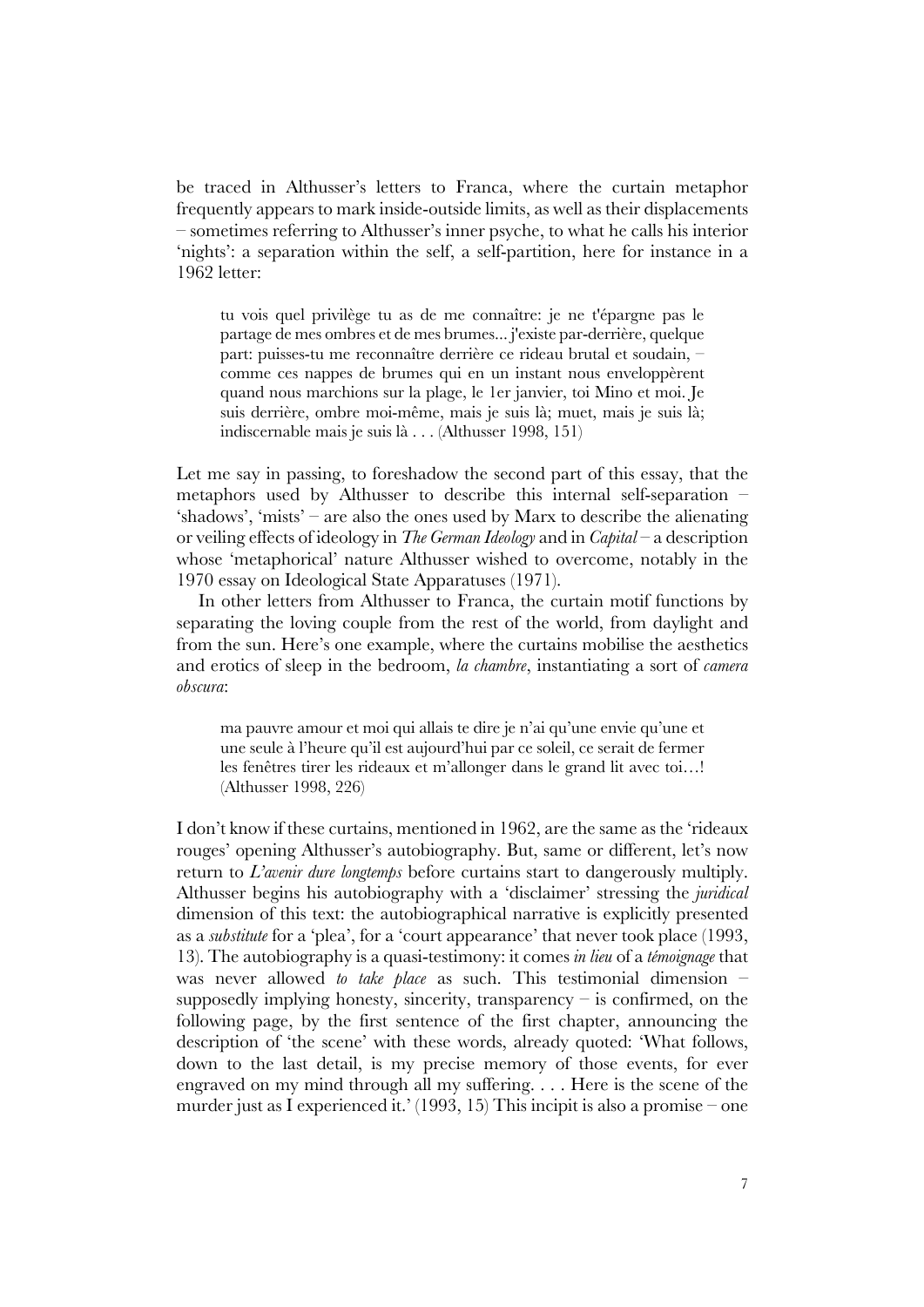that will be somewhat broken, for at least two reasons related to a certain perjury or quasi-perjury inscribed in the text.

First, the chapter won't describe 'the scene of the murder', not really: it is a scene of which in fact nothing is said, since the narrator seems to suggest that he was not 'present' during the scene, that he didn't *experience* or *live* it as such, in a presence. This seems to both validate *and* contradict his announcement: 'voici la scène du meurtre telle que je l'ai vécue' (2007, 33). The murder 'itself' is described without being described; the 'act' is not described, not as *present* act, but is given to be read *in abstentia*, with only traces remaining, including a corpse and the red curtains  $-$  as if the curtains surrounded an empty stage, a void or a night, as if the curtains could only divide 'between two nights'. Only traces left to testify, to be deciphered. Second, by staging 'the scene of the murder' – 'la scène du meurtre' – as a 'scène', on a quasi-stage, and by mentioning the very curtains surrounding that scene, something in Althusser's text seems to already betray, willy-nilly, the scene's theatricality, its scenography or stagedness, its *mise en scène*, pointing to a certain fabricatedness, narrativity, or fictionality of the text, even in the seemingly most honest and transparent of autobiographical gestures or testimonies. It's as if the text, by showcasing 'red curtains' from the very opening, inscribed within itself, to exhibit them, its theatricality and fictionality, thus breaching from within the autobiographical contract, predicated on sincerity and truth-telling. Said inscription – and inscription in general – already opens the possibility of perjury. This inscribed connection between autobiography and theatricality, writing and fictionality, in relation to perjury, to a certain impossibility of forgiveness, and to the secret, will return in my conclusion.

### 'notre petit théâtre théorique'

Let's broaden the scene a little. There is something between Althusser and theatre: a taste, a drive for the stage, and an acute sense of dramaturgy. You didn't hear it from me, of course. Althusser's taste for the theatre was noticed and analysed several times, notably by Derrida, Judith Butler, Étienne Balibar, and Warren Montag. In the eulogy pronounced after Althusser's death, in 1990, Derrida connected Althusser's life and work with 'tragedy' – not only in the, say, 'pathetic' sense of the term, but with the tragic as explicitly theatrical, a theatricality that does not easily discriminate between the stage and the audience, between actors and spectators, between Louis and his contemporaries, especially where and when the world's stage displays its grandiosity and cruelty. 'Theatre' is omnipresent in Derrida's eulogy; here's a passage that mentions theatricality twice (of politics and its actors, of Althusser himself), and invokes the 'curtains' of 'draperies':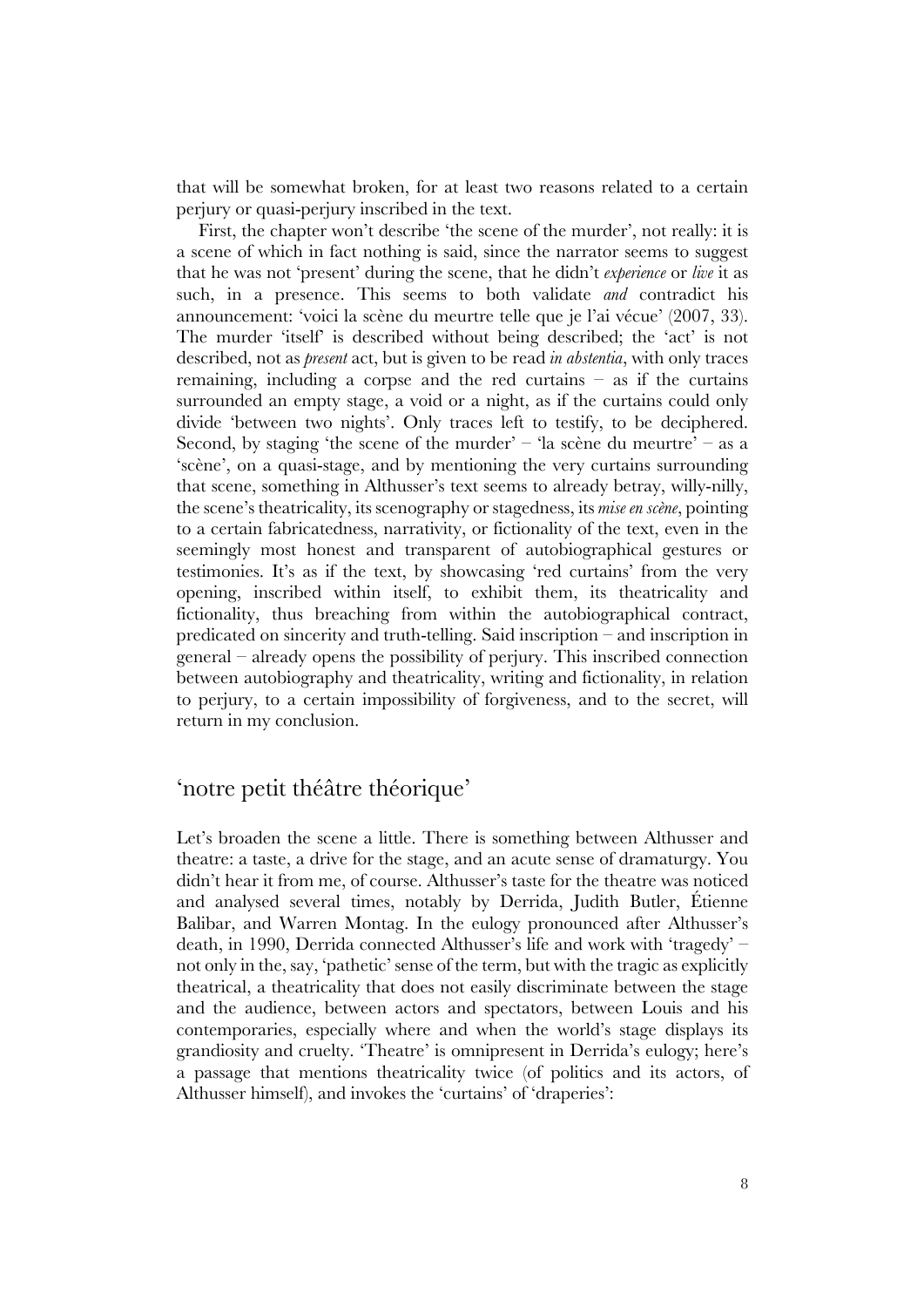For at no time was I able to consider what was happening to him or through him, in these places that I still inhabit with him, as anything other than a string of upheavals, earthquakes, or awakenings of volcanoes, the singular or collective tragedies of our time – of the time that I, like you, will have shared with him. Never, in spite of everything that might have separated us or distanced us from one another, was I able or did I wish to observe, that is, with the neutrality of a spectator, what was happening to him or through him. . . . What I love most in him, no doubt because it was him, what fascinated me . . . was his sense of and taste for grandeur, for a certain grandeur, for the great theater of political tragedy where what is larger than life comes to occupy, mislead, or pitilessly break the private body of its actors.

Whenever public discourse about Althusser drops proper names like so many signposts or trails upon a territory to be occupied, the names that can be heard are, for example, those of Montesquieu or Rousseau, Marx or Lenin. Yet those who came close to Althusser, whether behind the great curtains of that political theater or by his bedside in the hospital, know they owe it to the truth to name others, Pascal, for example, and Dostoyevsky, and Nietzsche – and Artaud. (2001, 116–7)

Derrida ends his eulogy by reading a passage from Althusser's 1962 text, 'Le "Picollo", Bertolazzi et Brecht (Notes sur un théâtre matérialiste)' – a passage which, Derrida claims, *chose* him rather than *he* chose it:

Yes, we are first united by this institution – the performance [*spectacle*] – but more deeply, by the same myths, the same themes, that govern us without our admission [*aveu*], by the same spontaneously lived ideology. Yes, even if it is *par excellence* that of the poor . . . we eat the same bread, we have the same angers, the same rebellions, the same deliriums (at least in memory where this imminent possibility incessantly stalks), if not the same exhaustion in the face of a time that no History moves. Yes . . . we have the same war at our gates, and a hair's breadth from us, if not in us, the same horrible blindness, the same ashes in our eyes, the same earth in our mouths. We have the same dawn and the same night, we skirt the same abysses: our unconsciousness. We do share the same (hi)story [*histoire*] – and this is where it all begins. This is why, from the beginning [*dès le principe*], we are ourselves in advance the play itself – and then what does it matter whether we know how it ends, since it will never lead to anything but ourselves, that is, once again to our world. (Althusser 2005b, 150–1; 2005a, 150, translation modified)

While Derrida ends the quotation after 'all begins', I quoted a little more for reasons that will soon become clear. In 'Althusser's Dramaturgy and the Critique of Ideology', Étienne Balibar reads this 1962 text along with other works by Althusser, leading him to conclude that theatricality – and especially the idea of world history as an 'authorless theatre' – 'was certainly one of Althusser's obsessions' (Balibar 2015, 20; see also Althusser 2015, 349).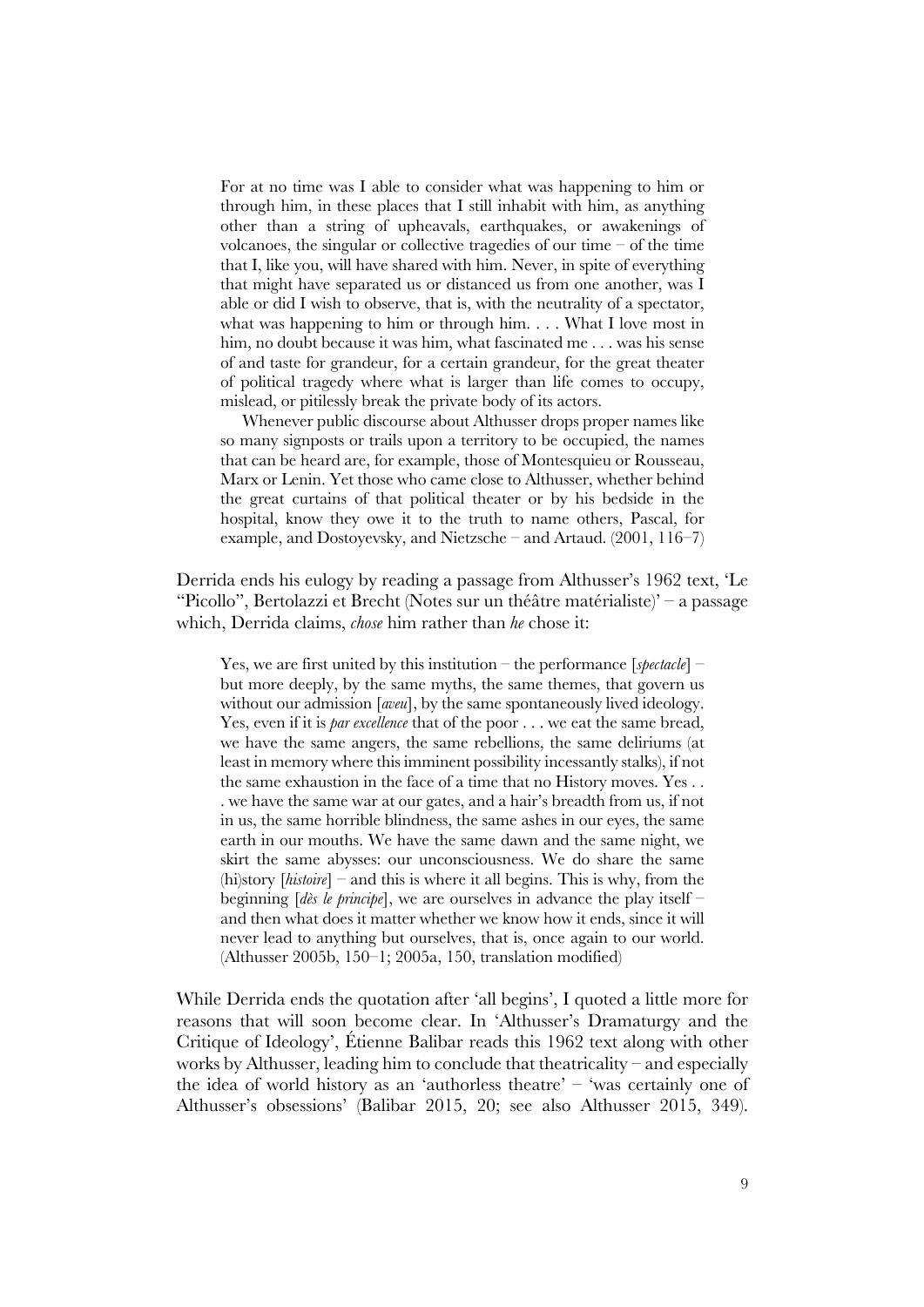Balibar's essay shows how Althusser politically mobilised a specifically 'materialist theatre' in the 1960s, but also that a certain theatrical logic was to become, particularly in the 1970 essay on Ideological State Apparatuses (ISAs), a theoretical mainspring of Althusser's critique of ideology, perhaps its most powerful resource. Althusser's theoretical *dispositif*, in the ISAs essay, involves concepts of 'interpellation', 'scene' and 'mise en scène', 'roles', 'actors', to which Althusser refers collectively as his 'little theoretical theatre'  $(1971, 174)$  – 'notre petit théâtre théorique' (1995, 306). Balibar explains how effects of 'veil' or 'curtain' involved in the interpellation mechanism – interpellation always comes from behind, from behind the curtain – allow that the interpellating voice of this 'authorless theatre' – the so-called 'voice' of ideology – takes a seemingly transcendental position, forcing subjects to abide by the law of ideology as if they were themselves its author (2015, 14–15). And, commenting on Althusser and Butler, Balibar shows how this theatrical dispositive must be understood as virtually limitless:

Let me first recall that the circularity of the procedure of interpellation 'as subjects' and the theatrical 'element' in which the model is located, namely, the fact that such 'actions' as interpellation. . . and answer, response, responding, and assuming responsibility are clearly always taking place *on a stage*. This is the whole problem with the issue of the institutional 'conditions' of possibility of performative statements, namely, the fact that the speakers must *play their roles*. But here, with the question of the effectivity of interpellations, we are immediately forced to take into account a much wider spectrum of experiences, social forms, and institutions, where the theatrical stage at the same time occurs as a *general model* for the staging of discourse and as *one case* among many others, where the 'scenes' are not only located in theaters but also in civic spaces, agoras, tribunals, temples, private meetings, and ceremonies, or also metaphorically on the 'world's stage', which is the encompassing space for the staging of life and the assumption of roles, *personae* in Latin, which also means 'masks'. (2015, 12–13)

I interrupt the quotation to note that what Balibar describes here  $-$  a theatre which is at same time the *general model* to think the ideological and sociopolitical space, and *one case* in the series of experiences or institutions that make up that space – formally espouses the law of what Derrida calls a quasitranscendental: a law according to which the transcendental condition of a series also belongs, paradoxically, to the series (Derrida 1998, 79). A certain theatricality would thus be the quasi-transcendental condition for thinking something like 'ideology'. I continue the quotation:

So we can see that Althusser (and Butler) are in fact taking part in a very long tradition, offering *variations*, as it were, of a theme, the *theatrum mundi*, that has a long existence in philosophy and art from the Stoics to Shakespeare and Descartes, and indeed in Hegel, Marx, Freud. (13)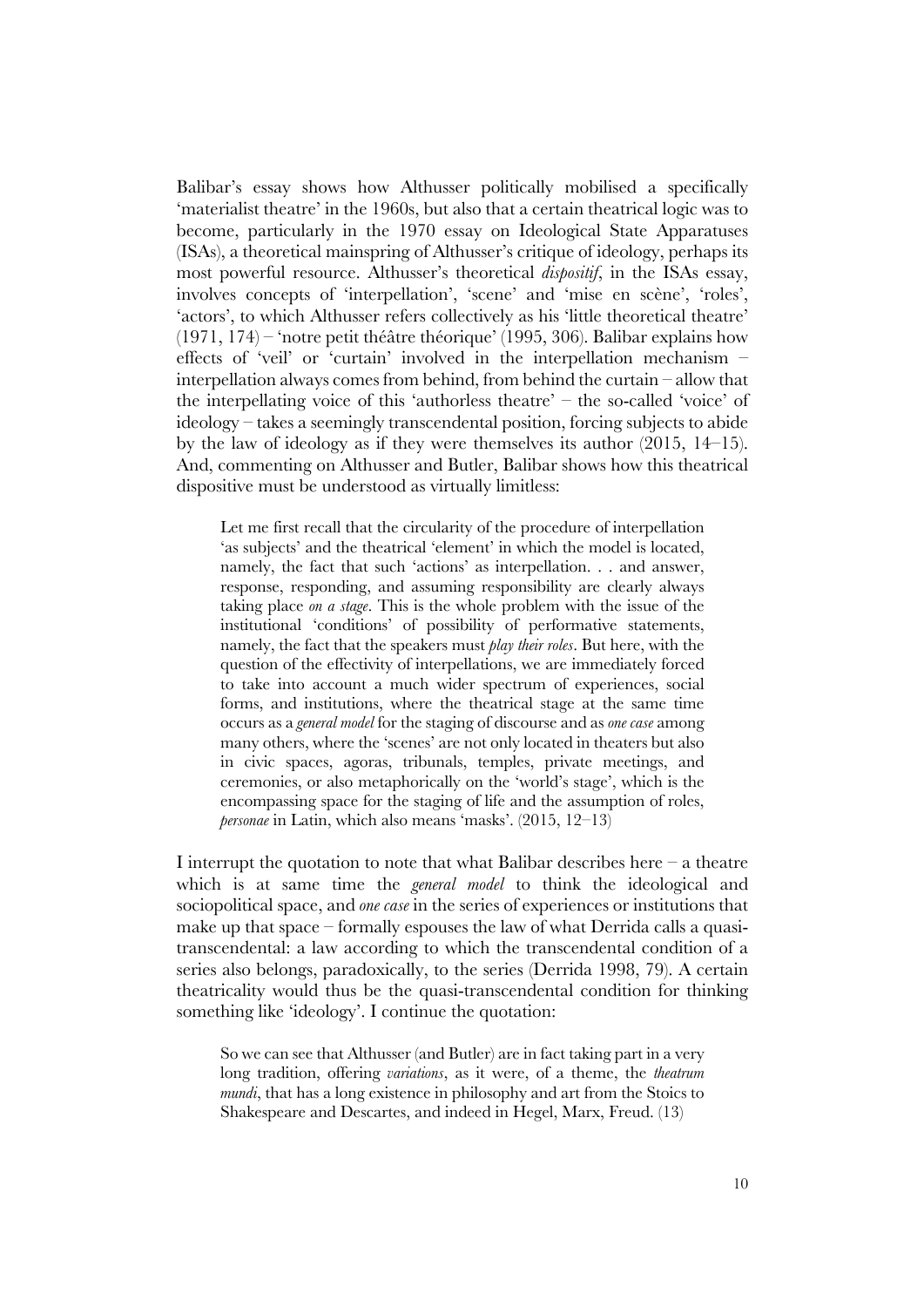This concern with a general theatricality of politics, of experience and perhaps 'the world', could suggest a continuity between Althusser and Derrida. Derrida arguably shared with Althusser an 'obsession' with the theatrical, running through his corpus, from early texts on Artaud 'La parole soufflée' and 'Le théâtre de la cruauté et la clôture de la représentation' (where Derrida also discusses 'ideological theater' [1978, 309]), or the 1968–69 seminar 'L'écriture et le théâtre: Mallarmé/Artaud', to three books in which 'curtains' play an important role: *La dissémination* (1972, 242–248; 364), *Glas* (notably through the expression 'derrière le rideau', which Derrida describes as a codename, a cryptonym for his own patronym, 'Derrida' [1974, 80]), and *La carte postale* (1980, see notably my epigraph). Let's also mention *Spectres de Marx*, where theatrical motifs are marked and re-marked through readings of Shakespeare and of Marx on ideology and commodity fetishism, and the recently published seminar *Le parjure et le pardon*, in which Shakespeare's quotation 'The play's the thing' is a recurring leitmotiv.

I'll return to this seminar in conclusion, but before getting there I want to examine more closely Althusser's and Derrida's conceptions of theatricality. In Althusser's 1970 ISAs essay, the theatrical is meant to be the resource for a critique of ideology, of the scenes of ideology. In his stunning essay 'Althusser's Authorless Theatre', Warren Montag (2015, 50) analyses Althusser's conjoined use of *two* metaphors, theatre and machine – which Montag combines as 'stage machinery' – and shows how Althusser's 'little theoretical theatre' allows him to analyse ideology not as fictional reflection or representation (*Vorstellung*), but as a powerful machinery whose power is maintained through the apparatuses, and whose materiality is sustained through real, effective, material acts performed by individual actors interpellated as subjects. Here, ideological 'representation' doesn't mean 'belief, false consciousness, or illusion'; ideology, while not strictly speaking 'true', is 'a machine or machinery with a perfectly objective and material existence' (ibid.). It is a *theatrical* representation, a performance, perhaps in a certain sense of *Darstellung* (Althusser 2015, 349).

Being material-effective, ideology can be approached scientifically. Interpellated subjects, through acts, performances, and rituals, realise and materialise ideology – an ideology which is in fact *nothing but* the materiality of those 'acts', 'discourses' or 'practices'. As Montag (2021) shows, Althusser eschews the matter/ideology dualism to offer an expanded, differential conception of materiality:

I shall therefore say that, where only a single subject (such and such an individual) is concerned, the existence of the ideas of his belief is material in that *his ideas are his material actions inserted into material practices governed by material rituals which are themselves defined by the material ideological apparatus from which derive the ideas of that subject*. Naturally, the four inscriptions of the adjective 'material' in my proposition must be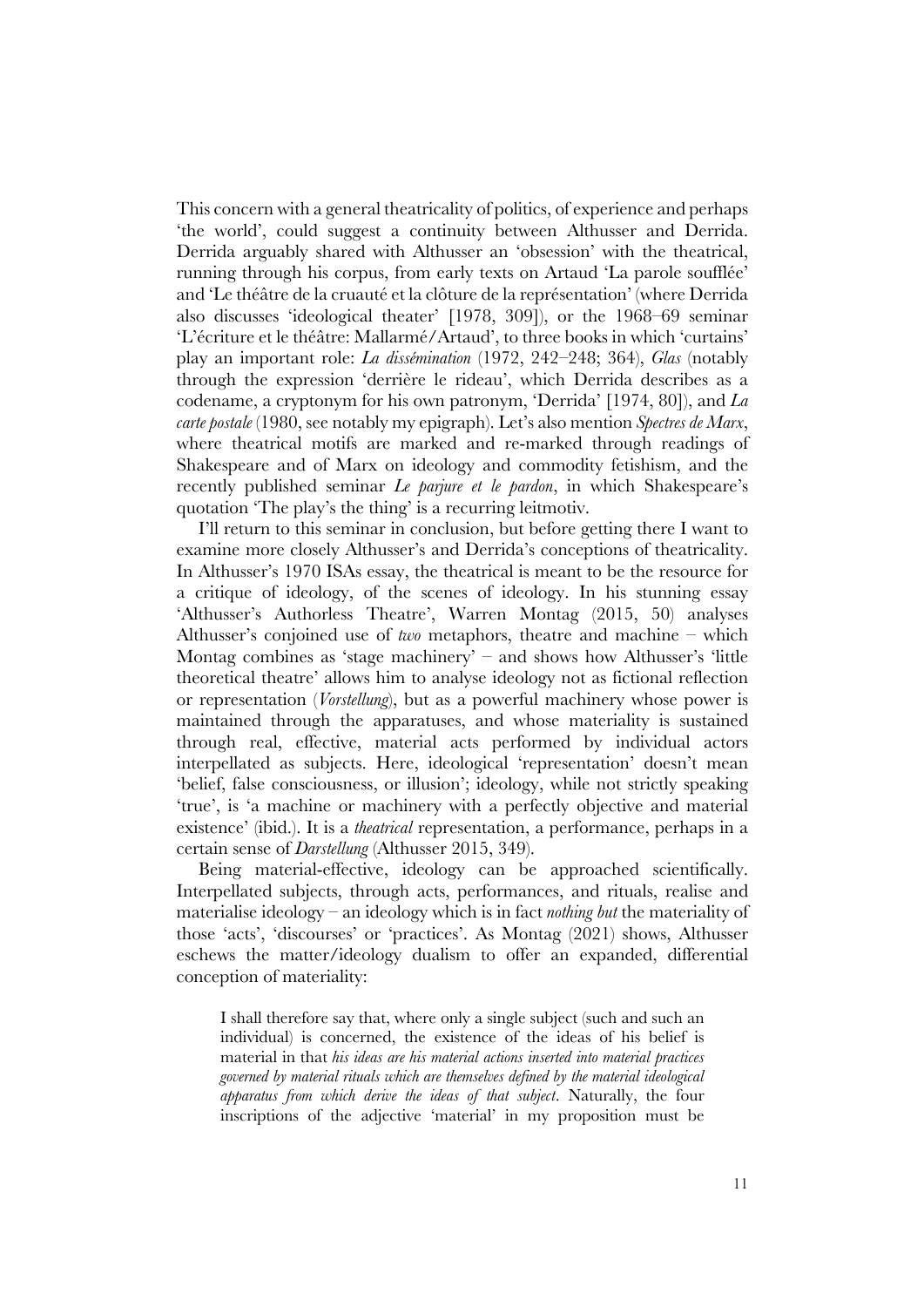affected by different modalities: the materialities of a displacement for going to mass, of kneeling down, of the gesture of the sign of the cross, or of the *mea culpa*, of a sentence, of a prayer, of an act of contrition, of a penitence, of a gaze, of a hand-shake, of an external verbal discourse or an 'internal' verbal discourse (consciousness), are not one and the same materiality. I shall leave on one side the problem of a theory of the differences between the modalities of materiality. (Althusser 1971, 169).

For Althusser, actors-subjects' material acts can, at least in theory, be approached objectively from the perspective of a 'subject-less', 'scientific' discourse – that is, from the perspective of a Marxist-materialist theory of the State, of class domination and reproduction. Althusser suggests that the description of ISAs' material functioning, of their role in mobilising material practices through rituals meant to reproduce the dominant ideology, of their inscription in the overall process of reproduction through their participation in the State and, in the last instance, in the class struggle  $-$  a class struggle waged both within *and* without the ISAs – allows us to not only become conscious of our 'incessant (eternal) practice of ideological recognition', but also to perhaps reach 'the (scientific) *knowledge* of the mechanism of this recognition'. As Althusser (1971, 173) cautiously puts it: 'from within ideology we have to outline a discourse which tries to break with ideology, in order to dare to be the beginning of a scientific (i.e. subject-less) discourse on ideology'. This suggests a paradoxical conception of ideology's 'outside': 'ideology *has no outside* (for itself), but at the same time. . . *it is nothing but outside* (for science and reality)' (175).

This inside/outside topography, paradoxical as it is, marks a divergence between Althusser's and Derrida's respective conceptions of theatricality – a divergence not necessarily in its *effects*, that is, the ways theatricality is inscribed and at work in the texts (in the first part of this essay, I gave several examples of this inscription in Althusser's texts), but at the very least in the ways the theatrical motif is *explicitly thematised* by them. In Althusser's ISAs essay, this motif is tendentially (even teleologically) attached to the possibility of a scientific discourse on ideology and ISAs which supposes a theory of reproduction allowing us to account for ideology *conceptually*, and to overcome ('dépasser') what remains 'metaphorical' and 'descriptive' in Marx's writings on ideology (1971, 135–40). Ideology objectively gives itself through its material manifestations, and this is why it can, at least tendentially, be made the object of theory. In contrast, Derrida's thinking of theatricality – notably through the 'closure of representation' – implies a supplementary 'fold' in the curtains, another *ride* in the *rideaux*: it suggests that theatrical representations – acts, discourses, practices, performances, rituals, and so on – do not give themselves in a presence, 'objectively', but through traces that must 'themselves' be re-presented, reconstructed, interpreted. Despite their materiality, or perhaps because of it, ideological and theatrical representations – be they *Vorstellung* or *Darstellung* – resist full presence and direct intuition.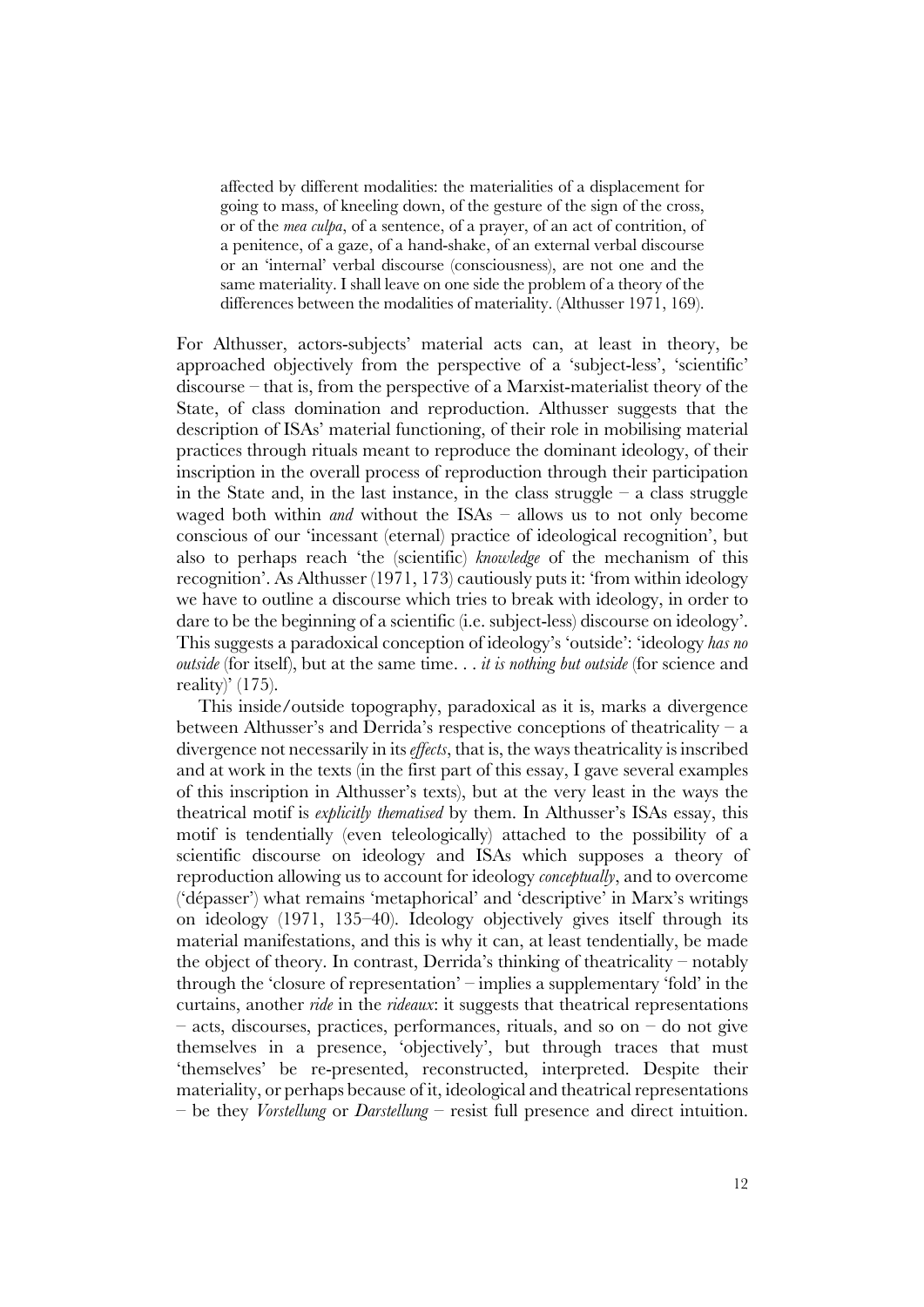Since material acts, representations, performances cannot be intuited as such, their so-called 'truth' hinges on their differential reproducibility. To be legible, they must be re-presented; this signifies that they *can* and *must* be *read*. Iterability – differential repetition – is the first condition for their recognition and deciphering, perhaps their objectivation; but it also implies reconstructive interpretation, a certain interpretability and fictionality inseparable from the position of a scientific discourse on ideology, one that may always reproduce interpretative models inherited from the ideology it claims to take as its object. Reading is what promises *and* compromises objectivity, scientificity, and truth.

The fifth session of Derrida's unpublished seminar 'GREPH, le concept de l'idéologie chez les idéologues français' (1974–75), is entirely dedicated to a close reading of Althusser's ISAs essay. In a long prelude, Derrida stresses the progress made by the essay in analysing its object: by pluralising the Marxist notion of ideology through the ISAs and by highlighting its structural heterogeneity, Althusser allows us to account for ideological conflicts and strategic alliances that remain largely unpredictable, which contributes to complicating and refining simplistic mechanistic models of causality between infrastructure and superstructure. But Derrida recalls that Althusser's essay *also* participates in a text in which it is irreducibly implicated, a text which has a long history of institutional, sociopolitical, material and theoretical struggles, one presupposing the French Ideologues and Hegelianism, and through them concepts such as production-reproduction, ideology, apparatus, institution, the State, and so on (see Mercier 2020 for more details). This textual coimplication and contamination – a citationality which also implies a certain complicity – is necessary: it is what *opens* 'the possibility of reading' the apparatus (for instance, in the form of a critical theory of ISAs)*,* while also *limiting* this possibility, meaning that 'the theory of the apparatus' must also be, at least in part, 'an effect of the apparatus':

les concepts marxistes de production, d'idéologie, etc., même s'ils sont construits en rupture, en contradiction ou en déplacement par rapport à Hegel, comportent ce rapport à Hegel, au concept d'idéologie qui date de cette époque et se construit dans un certain rapport et aux philosophèmes et aux appareils d'enseignement dont ils sont inséparables. Ils sont énoncés, mis en place par des intellectuels, voire des professeurs de philosophie, dans un langage et une culture qui gardent nécessairement un lien avec ce qu'ils constituent comme leur objet, par exemple les Appareils Idéologiques d'État, et ce lien, quel qu'il soit, même s'il n'est pas simplement celui d'un produit à sa source productrice, ou d'une simple reproduction à l'appareil de production ou de reproduction, ce lien ouvre certes d'un côté la possibilité de lecture et d'analyse de l'appareil mais la limite *aussi*, [faisant] que par certains côtés la théorie de l'appareil, *quant à* l'appareil, est aussi pour une part un effet de l'appareil. (1974–75, session 5, 4–5)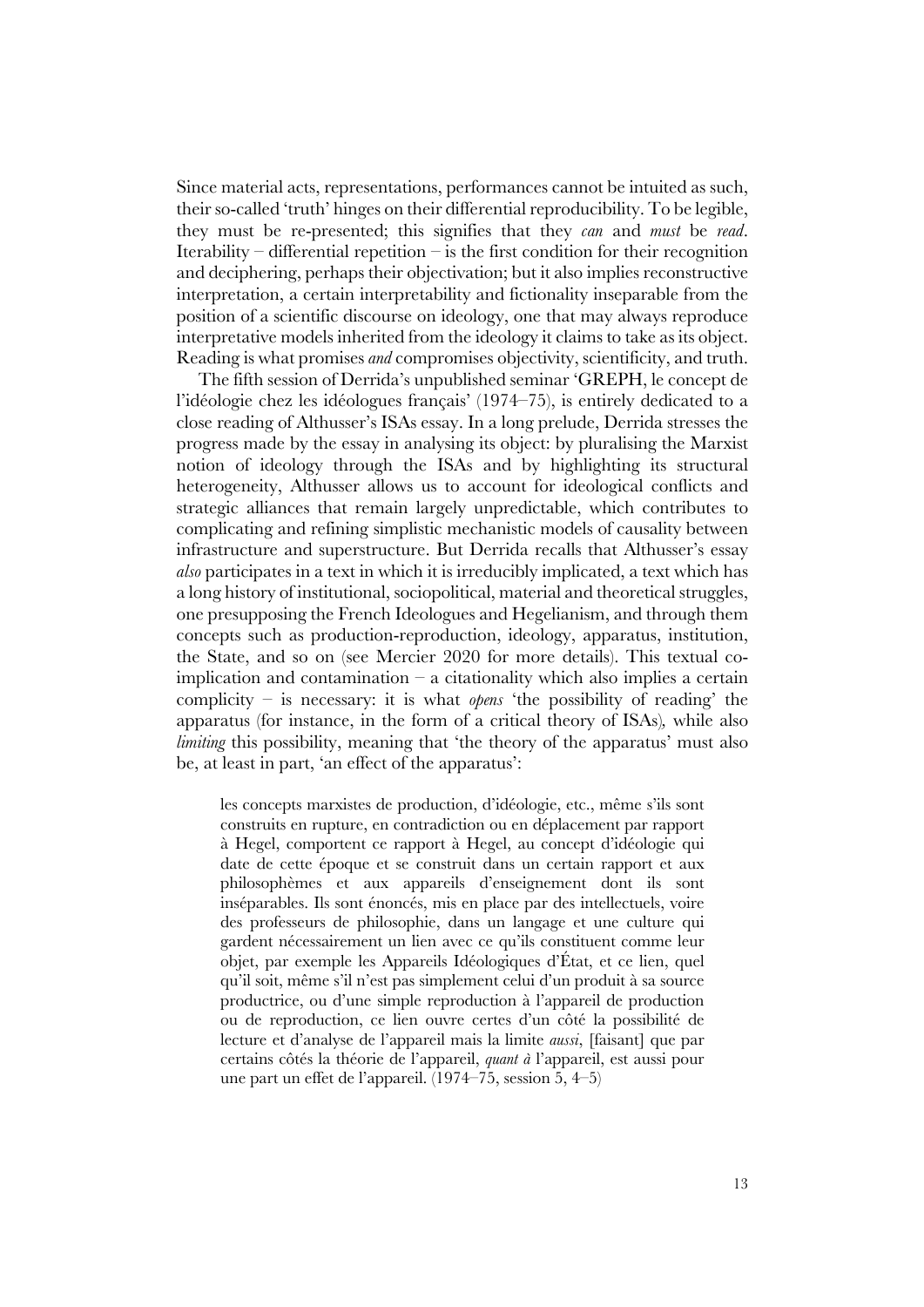This supplementary complication (let's call it *reading*) does not simply invalidate concepts or notions such as ideology, production-reproduction, or the class struggle. In incorporating them in a general text which overflows their conceptual borders, reading contributes to expanding those concepts, transforming the protocols of their interpretation, and multiplying strategies for reading. In the seminar, Derrida gives several illustrations of these effects of overflowing contamination with respect to the Marxist concept of ideology. I'll give three examples.

First, Derrida focuses attention on the question of reproduction in Althusser's wake. Althusser had stressed the importance of reproduction for thinking production and ideology from a Marxist-materialist perspective:

As Marx said, every child knows that a social formation which did not reproduce the conditions of production at the same time as it produced would not last a year. The ultimate condition of production is therefore the reproduction of the conditions of production. This may be 'simple' (reproducing exactly the previous conditions of production) or 'on an extended scale' (expanding them). Let us ignore this last distinction for the moment. (Althusser 1971, 127)

After reading this passage, and noting that Althusser leaves aside 'for the moment' the distinction between 'simple' and 'expanded' (or 'enlarged') reproduction (a distinction conceptualised in Marx's *Capital*), Derrida tarries a little longer with what expansion or 'élargissement' may imply for thinking reproduction: if the difference between 'simple' and 'enlarged' reproduction is not reducible to homogeneous extension, but welcomes differentiation and heterogeneity, then this possibility should be factored into reproduction's very logic; the possibility of differential 'élargissement' should not be considered as accidental to reproduction, as an adjacent question to be postponed indefinitely, but should rather be understood as a structural or necessary possibility in/of reproduction, modifying its very concept. But how can I identify the 'reproduced' object (for example, the dominant class ideology) while said object has otherwise been defined as differential and heterogeneous (through ISAs), and if the process of reproduction 'itself' is conceived as potentially transformative, heterogeneous? Am I not presupposing, through my reading, the relative homogeneity and self-presence of the 'reproduced' object, and of reproduction 'itself'? And what's left of the concept of reproduction once the very resources and functioning of said 'reproduction' have been defined as differential, dynamic, involving multiple relays and delays, agonistic relations between heterogeneous apparatuses, etc.? (On the topic see Mercier 2021b)

Second, Derrida interrogates Althusser's distinction between Repressive State Apparatus (singular) and Ideological State Apparatuses (plural), itself mirroring a theoretical distinction between two types of 'functioning': 'by violence' (*répression*) and 'by ideology'. Since Althusser himself describes the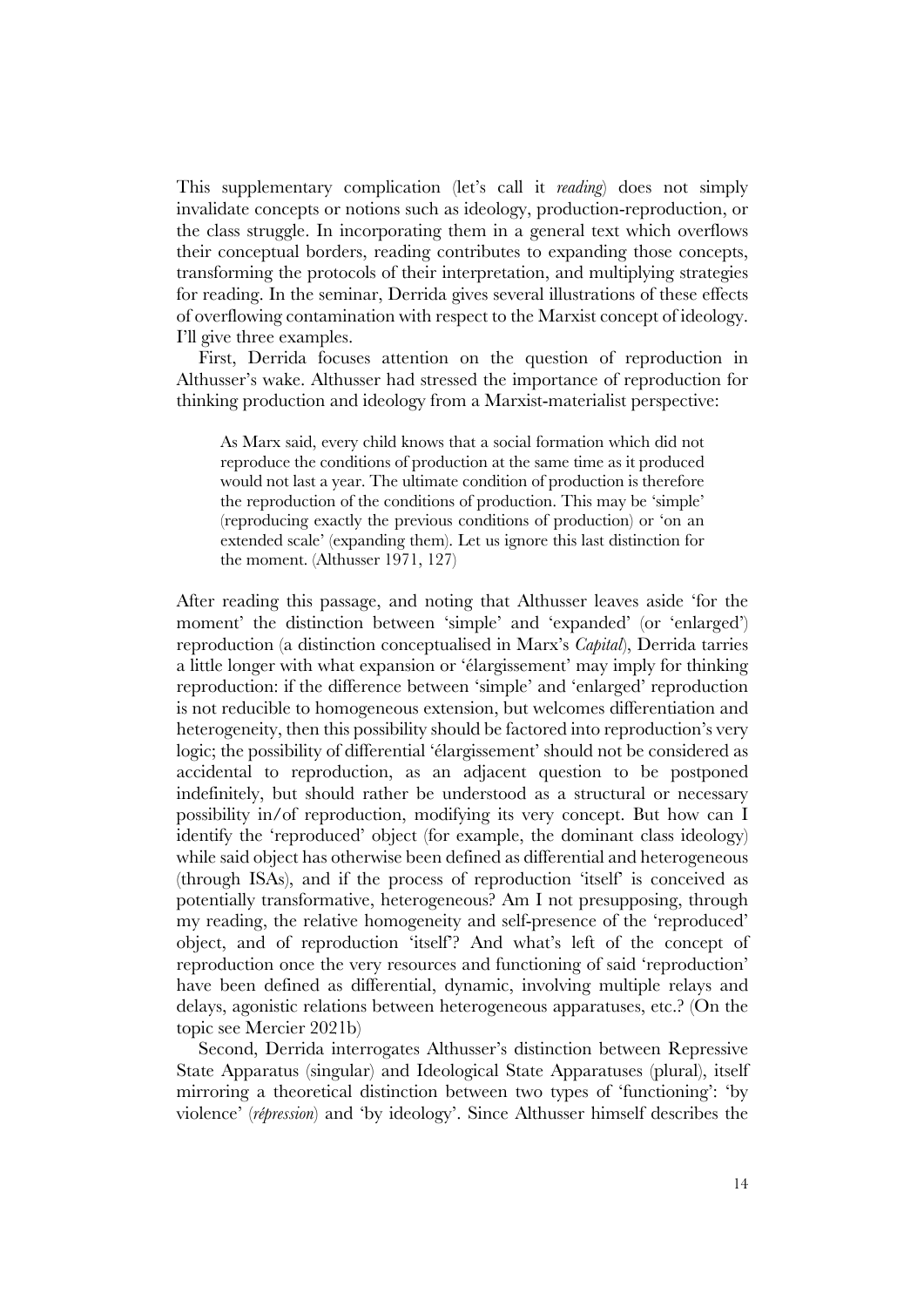two types as structurally mixed and impure, Derrida proposes to circumvent this residual dualism in favour of a differential economy of forces and/as resistances combining physical and nonphysical violences through *répression* and *refoulement* ('repression' in the psychoanalytic sense), themselves differentially distributed depending on institutions and their prevalent 'functioning'. Derrida's point, in Althusser's wake, is to multiply strategies for reading violence, while keeping in mind the conflictual dimension of difference and/as interpretation. What Derrida calls 'agonistic différance' (session 9) accounts for a vast array of intersectional or transcategorial violences, tensions, pressions, differences, as many tendential dominances preceding and exceeding class division 'as such' (notably the division between material and spiritual labour, which in turn produces ideology) and, following, the matter-ideology opposition and the class struggle strictly speaking.

Third, many sections in Derrida's 1974–75 seminar on ideology discuss the sexual division of labour, an often-overlooked aspect of Marxist theory, at least, Derrida claims, in its then dominant interpretations (for more details, see Mercier 2020). In the ninth session, Derrida, through close readings of *The German Ideology*, but also with reference to Althusser's ISAs essay, shows that Marxist concepts of production, reproduction, or ideology, themselves inherited through a long history of sociopolitical and ideological struggles, presuppose the existence of sexual divisions of labour, while systematically desexualising labour, production, reproduction, and by extension the whole space of politics, economy, and ideology – the entire 'reproductive system' of dialectics – thus obfuscating matters of sexual difference and related violences, as well as gendered forms of exploitations, expropriations, appropriations, conflicts, and exclusions, conscious or unconscious repressions, and neglecting the impact of familialist and racial politics in this system. In his reading of *The German Ideology*, Derrida stresses that sexual divisions of labour precede class divisions and oppositions such as ideology/materiality and theory/practice. Sexual divisions and their underlying conflicts precede and exceed these dialectical contradictions, and mark their undecidability, while remaining presupposed by those concepts, silently at work in the text of dialectics, crosscutting all labour and divisions of labour, production-reproduction, class divisions, ideology, and the class struggle – marking them all sexually. It follows that this sexual mark or re-mark must affect all ideality, all ideological representation and interpretative reading: interpretations (including readings aiming to propose a scientific, subject-less, discourse on ideology) can never be neutral – not only economically, politically, or ideologically, but also  $\frac{sexually -$  which is another way to say that reading, like labour, like text, is always selective, divided and dividing, differantial, mobilised by singular desires and libidinal investments, and therefore always partly phantasmatic, or unconscious (Mercier 2020, 45–50; 2021b, 41–45).

Although Derrida (1974–75, session 9) describes several of these theoretical and practical limitations as hampering Marx's theory of ideology – even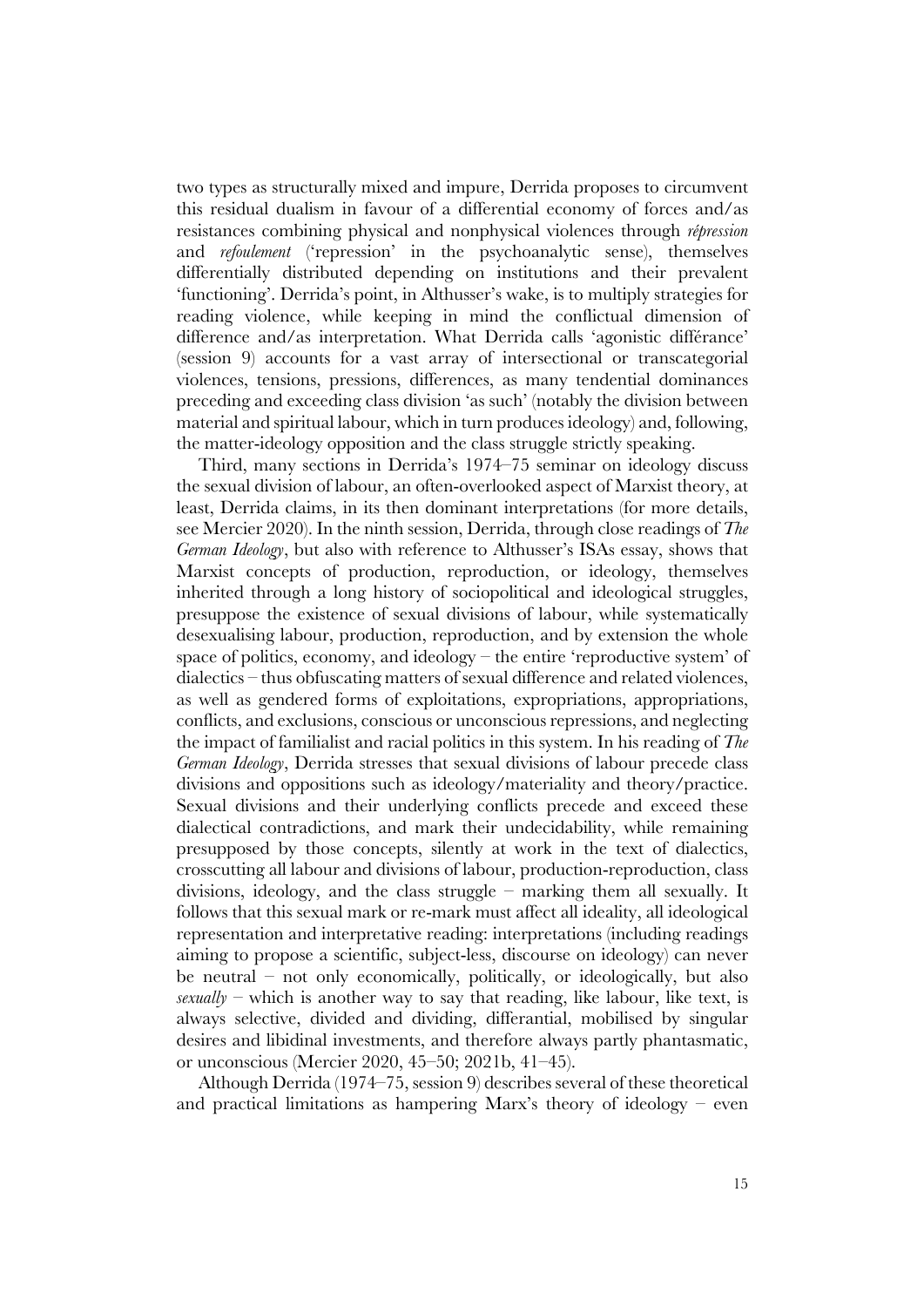hypothesising that these limitations may explain some of the strategic setbacks suffered by Marxist politics around those years, in the mid- $1970s$  – he also emphasizes everything in 'Marx' which remains emancipatory, open to transformative interpretations. Reading reveals the self-deconstructiveness of Marx's corpus – a non-closed collection of works to which Derrida refers, in the seminar, as 'le texte-Marx', thereby indicating that Marx's philosophy is not homogeneous, not given, but that it gives itself (and remains) only to be read, interpreted, transformed, deconstructed – in short: inherited. Inheritance supposes the necessity of representative repetition, the supplementary fold of a contaminating implication, while also marking the loss of the unique, of the singular, of the 'une fois', signaling its impossible presentation or re-presentation, *connaissance* or *reconnaissance,* 'as such':

The menace of repetition is nowhere else as well organized as in the theater. Nowhere else is one so close to the stage as the origin of repetition, so close to the primitive repetition which would have to be erased, by detaching it from itself as if from its double. Not in the sense in which Artaud spoke of *The Theater and its Double*, but as designating the fold, the interior duplication which steals the simple presence of its present act from the theater, from life, etc., in the irrepressible movement of repetition. 'One time' is the enigma of that which has no meaning, no presence, no legibility. (Derrida 1978, 311–12)

The risk, therefore, is that a certain discourse on theatricality – one purporting to account, scientifically and objectively, for theatrical representations, material performances and rituals making up ideology – would end up repeating and confirming preconceptions governing its reading, starting, for example, with the relative homogeneity, self-identity, and limits of objects such as 'ideology', 'dominant class ideology', but also 'the State' or the process of reproduction 'itself' – objects which may be identified as such only through the homogenising lens of a reading that may always testify to an overflowing contamination between ideology and scientific discourse. In other words, the critique of ideology cannot *not* project onto its objects – the State, ideology, dominant ideology, and so on – models and categories it must share, at least partly, with said ideology, that is, with what is supposed to be the object of critique. But by trusting that something like 'ideology' might be delivered through the materiality of theatre and theatrical representation, by trusting in the effective power and presence of rituals and performance, one simply risks evacuating representation 'itself' – and, with it, innumerable difficulties related to the closure of representation: the heterogeneity of trace-structure and interpretative reading, the necessity of differential repetition, the fold of inheritance, the possibility of contamination and complicity, and so on. This can only ossify the scenes of ideology, reducing them to presentational acts and performances, freezing a certain state of present-being through its ideological manifestations and theatrical representations, and contribute to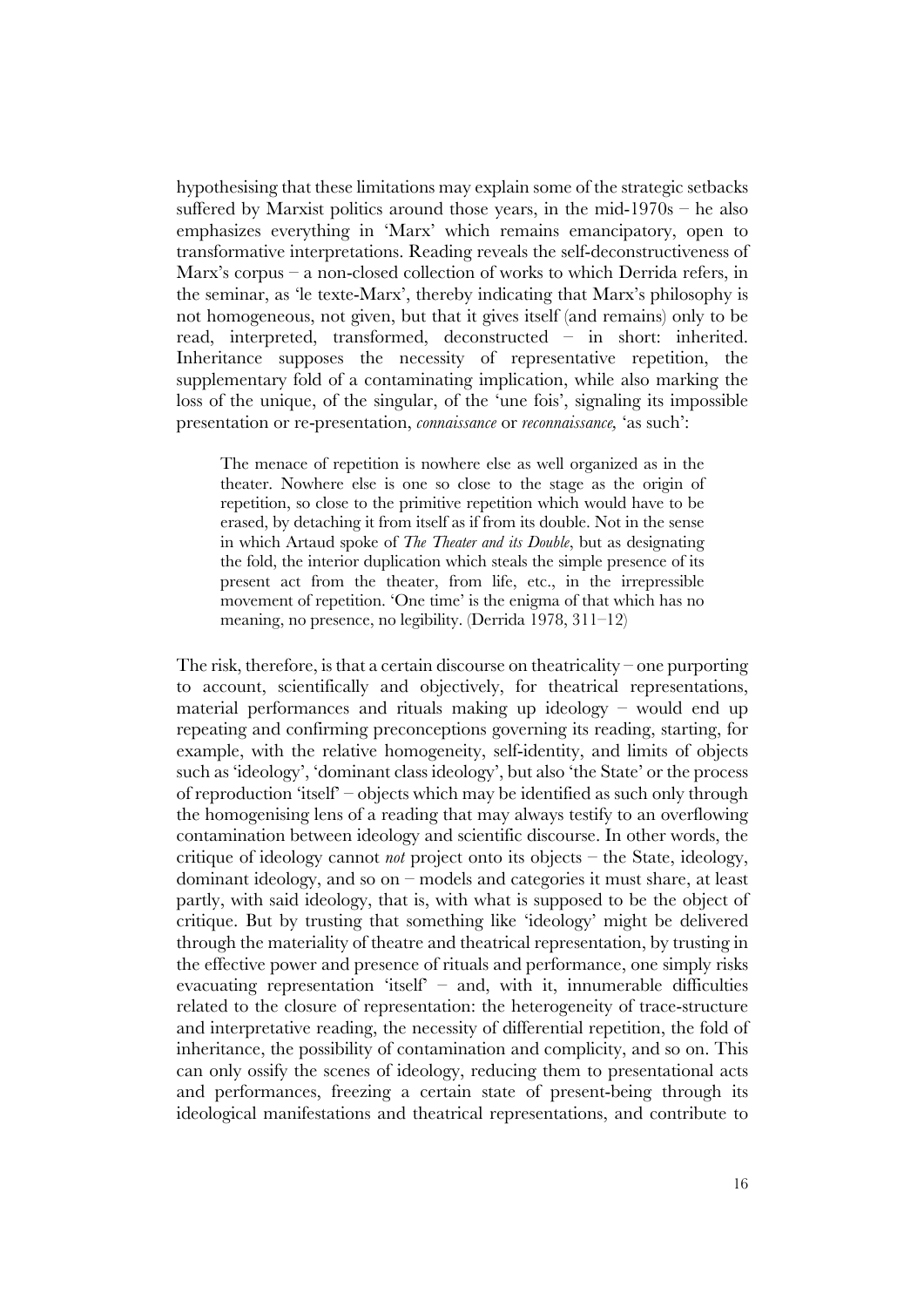impeding the mobility of strategy and resistance by containing the differential effects of reading, text, interpretation, and trace. This can also result in obfuscating violences, injustices, forceful exclusions or inclusions, in ignoring differences, heterogeneities, barely legible singularities which remain to be read, and possibly accounted for, but whose objective manifestation and scientific description *as such* must remain, strictly speaking, *impossible*, precisely to leave its chance to the event of *other* representations, readings, and interpretations, and of their deconstruction to come.

One must read and pass the curtain; but there is nothing behind the curtain – at least no 'one', nothing *present*, no last instance – only more text and more curtains. This brings out the idea that something like 'representation' has always-already begun, and cannot simply be opposed to presence, the presence of which it is supposedly the re-presentation:

Presence, in order to be presence and self-presence, has always already begun to represent itself, has always already been broached [*entamée*]. Affirmation itself must broach itself [*s'entamer*] in repeating itself. (Derrida 1978, 314, translation modified)

The necessity of repetition signifies both the inescapability of representation and the impossibility to contain said representation within limits, be they metaphysical, conceptual, political, ideological, scientific, strategicmaterialist, and so on. The closure of representation designates the necessity of a representativity which can never, by the same token, be stabilised as such, *as* representation – that is, as the representation of another, supposedly nonrepresentative practice, objectivity, reality, or presence: 'Rien derrière les rideaux' (Derrida 1974, 59). Derrida interrogates the possibility of thinking the 'essence' and 'limits', the 'outside' of theatrical representation, of a representation which has always already begun, always been at play, and therefore remains virtually limitless, without however ever being identical to itself or to its own concept:

Because it has always already begun, representation therefore has no end. But one can think of the closure of that which is without end. Closure is the circular limit within which the repetition of difference infinitely repeats itself. That is to say its *playing* space. This movement is the movement of the world as play. (1978, 316, translation modified)

Not only does the closure of representation prevent the position of any presence claiming originariness and authenticity for itself; it also interrupts and challenges materialist discourses (for example, the late Althusser's) claiming to sidestep the aporias of representation by generalizing the materiality of matter and positing the material existence and/or strategic effectiveness of the representational act 'itself', now conceived in its practicality, as material manifestation or performance, whatever its conscious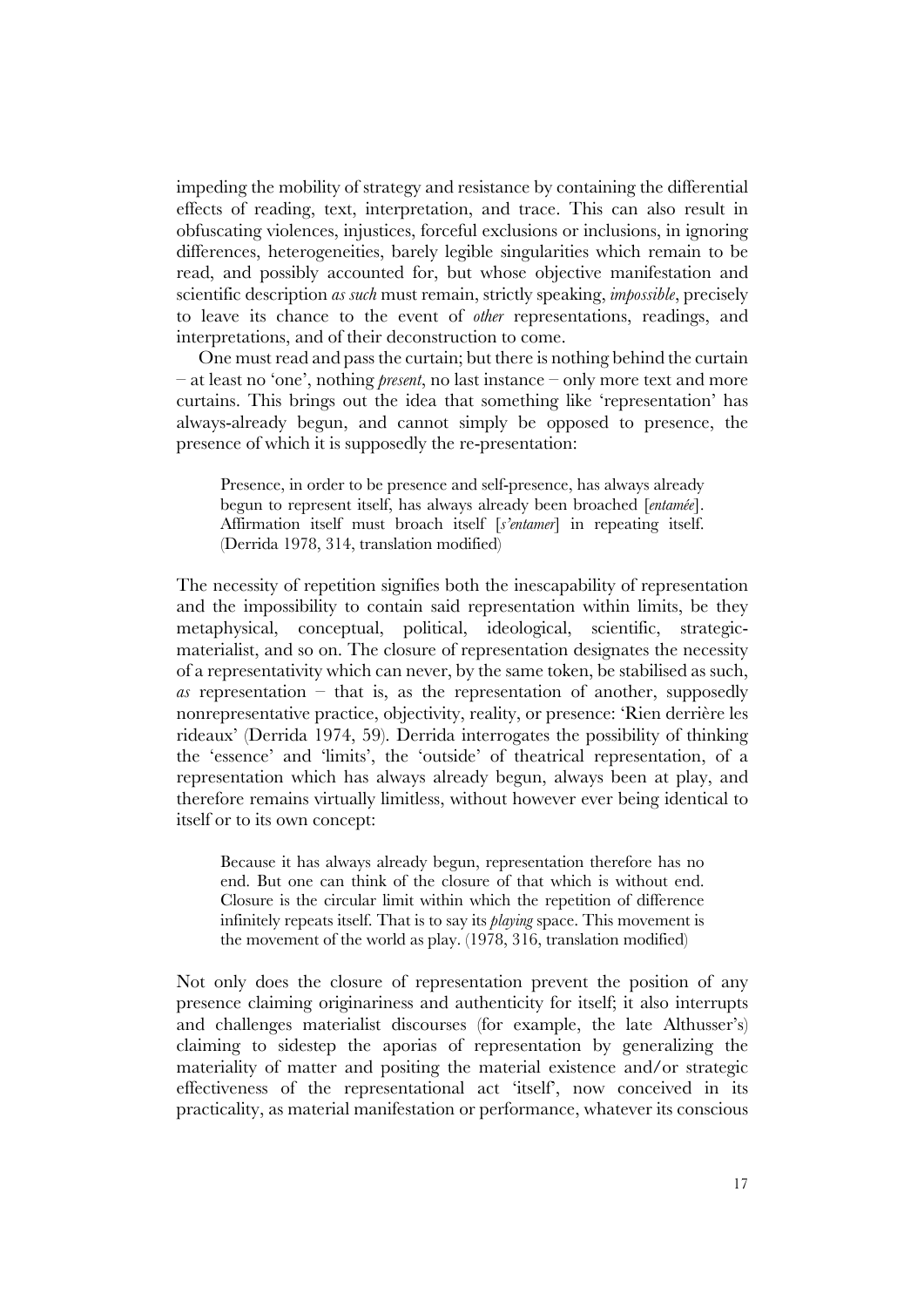meaning, left to interpretations (to say nothing of the unconscious). Hence, the lexicon of theatricality would provide tools to describe how ideology is materially enacted, practiced, and how dominant ideology is factually reproduced and/or resisted through material performances and rituals, strategically participating in the class struggle in the last instance. Here, the practice of philosophy 'is not (a) science, but class struggle in theory' (Althusser 1976, 142). However, class antagonism – its 'battlefield' and 'positions', the material practices through which it manifests itself – can no more present itself than presence 'itself': its truth, meaning, or existence as such, including its strategic value on the agonistic scene, can be apprehended only through traces, and must therefore be attested, strategically re-presented, reconstructed, alleged before and beyond presence, which complicates the referent 'class struggle' – its 'selfness', so to speak, but also its strategic evaluation  $-$  while the class struggle remains, for Althusser, what determines ideology (and philosophy) in the last instance. As Althusser (2005a, 113) explains, this last instance never comes as such, remains forever impure, structurally overdetermined by ideological contexts and strategic reconstructions – suggesting a 'last instance' which itself remains to be deconstructed, that is perhaps nothing but deconstruction at work, the text's uninterpretable interpretability. As if 'the last instance' could only designate the constant displacement of curtains – or perhaps what Althusser calls 'the displacement of materiality' (2006, 263).

Displacement and dislocation: by virtue of the supplementary fold of the closure of representation, every so-called 'act', 'practice', or 'position', fractured in its self-presence, becomes affected with *possible* fictionality, phantasmaticity; there is no guaranteed position or reality from which to interrogate 'ideology' and 'representation' as such. <sup>4</sup> The closure of representation thus speaks to the irreducibility of strategic reading, inheritance, differential interpretation, curtain-thinking; here, 'ideology' no longer designates an object or a relatively homogeneous field of experience materialised through specific acts, and expressing in the last instance the class struggle in its materiality – that is, as Althusser says, what *dominates* in every conjuncture (Althusser 2006, 263) – but perhaps the text's structural secrecy, its heterogeneity and unconditional resistance, mandated by the tracestructure and its injunction to read.5 'Text' signals the impossibility of isolating and exiting ideology, as well as the irreducible possibility of being contaminated by its law – perhaps through what Althusser  $(1976)$  calls 'déviation' or 'déviance'; but, since interpretative reading, mobilised by text and secrecy, supposes 'an interpretation that transforms the very thing it interprets', this transformative (deconstructive) gesture must by definition compose with performative invention, storytelling and fictionality. It is therefore deprived of the relative safety net provided by what Althusser (1976, 107; 142–50) defines as strategic 'rectifications', 'corrections', or 'adjustments' – deprived even of the somewhat reassuring logics of class struggle, and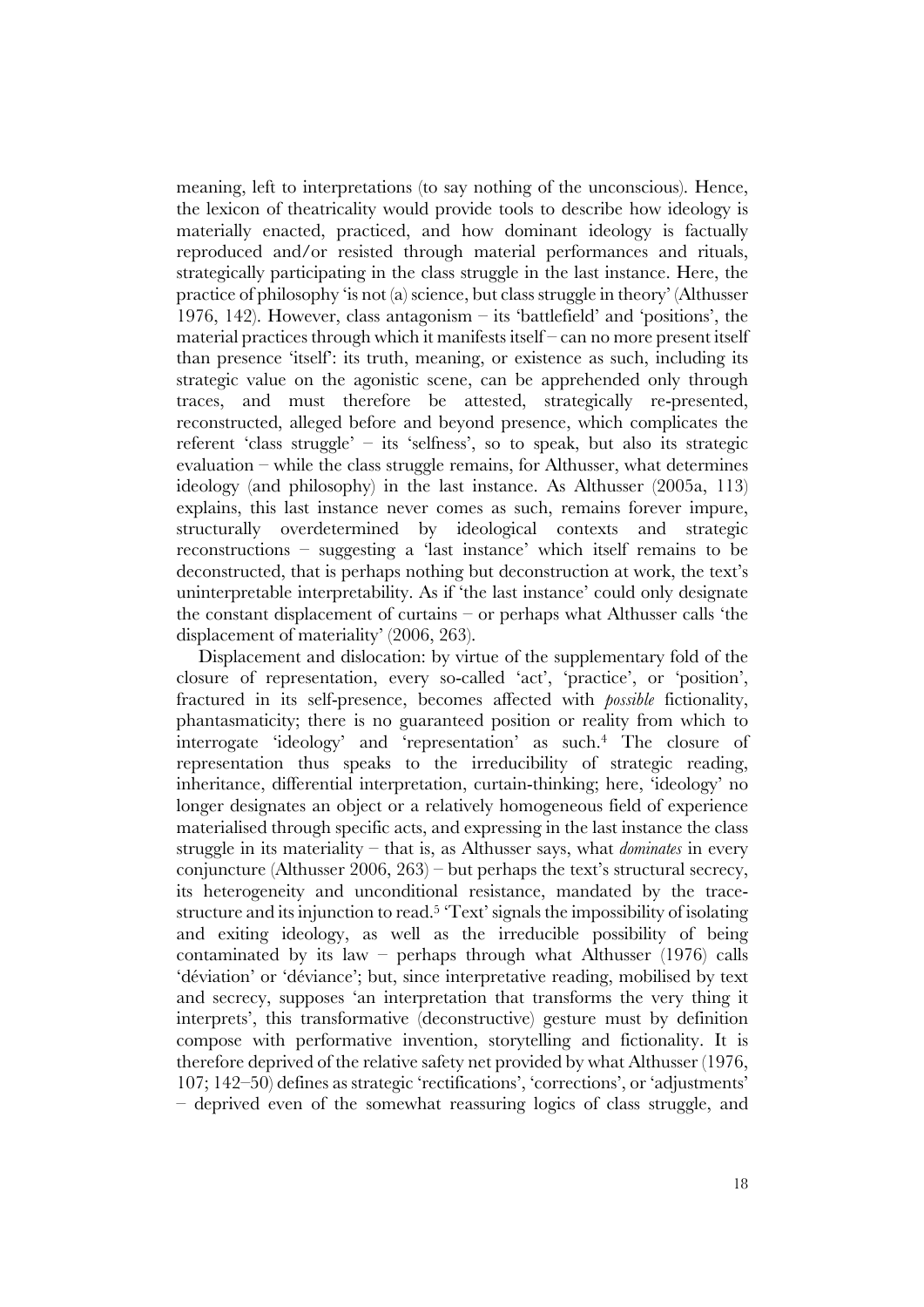strategic thinking. The closure of representation, as it implies the irreducible possibility of fictionality and phantasmaticity – notions which directly flow from text and the trace-structure – expands and dramatises the strategic dimension of 'theory' dear to Althusser, precipitating the text into a strategy without end, without finality, a spectral forcefield marked by undecidability and a certain impower which, while radically disrupting conventional concepts of strategic thinking, also points to the residual teleology present in Althusserian theoretical-practical notions such as 'positions', 'tendencies', 'rectifications' or 'corrections', 'deviations', 'correctness', or 'last instance', including in their self-critical reformulation in strategic terms (Althusser 1976, 142–50; see also 2006, 288). Derrida's 'jeu' (play) involves performance, representation, positions, struggle, ruse, and strategy, but cannot be reduced to those – speaking as it does to a structural and invincible heterogeneity, an unconditional force of resistance, an impossibility resisting power, knowledge, and selfness before and beyond strategic positionality.

What remains perhaps miraculous, here, is that this arid impossibility is also what propels interpretations and narratives, engendering phantasms and provoking the multiplication of scenes, the proliferation of strategies for deconstruction and reading: as many stories.

Stories that can be transformative – perhaps revolutionary. Curtains.

### 'ce théâtre de l'impossible'

I now return to my initial question on the debt. In the recently published seminar *Le parjure et le pardon*, Derrida exposes a series of aporias that make forgiveness strictly speaking impossible. One of the aporias has to do with manifestation and theatricality. Derrida explains that forgiveness both *requires* and *excludes* its theatrical representation or manifestation on a 'scene':

Le pardon en appelle à la théâtralité mondiale (un pardon doit se manifester et ne pas rester secret, il faut qu'il soit déclaré dans une scène dont le tribunal virtuel et le jugement ne sont pas absents) et en même temps il exclut la visibilité, la manifestation, voire la publicité, là où il devrait rester hétérogène, sinon à la justice, du moins au droit, au judiciaire, au pénal. . . . Il reste que même là où le théâtre devrait être exclu, il insiste, et ce à quoi nous nous intéressons au fond, c'est ce théâtre impossible, ce théâtre de l'impossible, ce théâtre aux prises avec l'impossible théâtralisation qu'il s'agit justement de mettre en scène, en inventant une autre scène, la déthéâtralisation du théâtre ou la théâtralisation du non théâtralisable. (Derrida 2020, 230)

Derrida's *insisting* theatricality thus gestures towards a 'theatre of the impossible': a theatricality without manifestation, or at least one that exceeds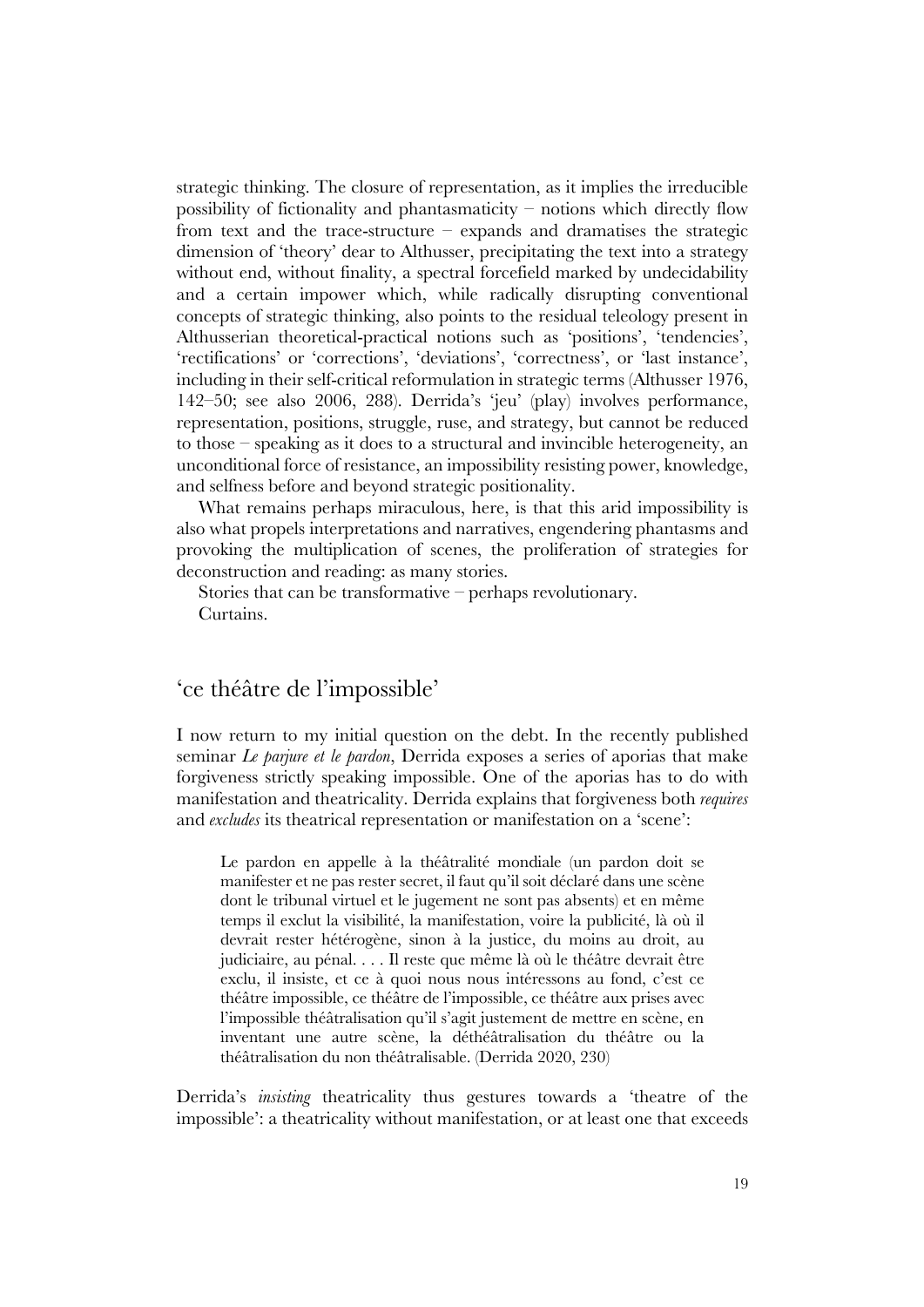the manifestation of the *possible –* perhaps suggesting something like a representation without presence or representation. This relates to an impossible double bind: on the one hand, the event of forgiveness requires to be somewhat 'declared', to be represented and acknowledged, so that forgiveness can be asked for, and possibly granted. On the other hand, the theatrical representation of forgiveness, because it manifests, re-presents forgiveness on a scene, on a stage, can always resemble a staged performance, a performative 'act', a 'mise en scène' of forgiveness, hence a theoretical discourse of justification or self-justification involving a certain narrative, a *récit*, some act of 'storytelling'. I ask for forgiveness, on a stage, but through this already somewhat theatrical act, my asking can always be (read as) an artificial representation, a narrative, a way of exculpating myself. In asking for forgiveness, I enter the stage of representation, I act and explain my act. It is already incorporated into a narrative, an economy of the excuse: I somewhat excuse myself. I do it through a scene always involving a certain autobiographical gesture. The *mea culpa* is already a narrative, an act of 'storytelling' that can be read and interpreted, reincorporated within the scene of a virtual trial: this gesture can be interpreted as exculpating or as inculpating, for the defense or for the accusation, in view of a virtual judgement, a tribunal, the State's or perhaps God's 'himself'.

This economic appropriation may always happen as soon as forgiveness must be represented: representation is the condition for both the authentic and the inauthentic, truth and fiction, and for their irreducible contamination, even in the apparently most sincere of testimonies, *repentirs*, or autobiographical gestures. Through writing, through the closure of representation, the event of forgiveness (its 'one time') is exposed to differantial repetition, readings and interpretations, to the text-machine and to the event of (mis)reading and (mis)interpretation. This is why forgiving, in the strict sense of the term, should remain foreign to representation, narrativity, and the autobiographical. If someone's crime is inscribed, represented within a chain of causality, if it is narrated, incorporated into an autobiographical narrative, a *récit* which exposes, explains it, then there is virtually no fault, no guilt: the one asking for forgiveness is already somewhat excused, their fault, represented, becomes understandable – and there is no forgiveness worthy of the name. So, the closure of representation opens the possibility of forgiveness by making it possible to represent the crime, the fault, the very scene of *repentance*; but it also makes forgiveness strictly speaking impossible by already incorporating it into an economy of representation, recognition, some narrative already involving some knowledge and causality, some possible explanation. The representativity supposed in all writing, in all 'auto-hetero-biographical' writing – and all writing, in this sense, is autohetero-biographical – remains the condition of possibility and impossibility for something like forgiveness to happen, to arrive. To be forgiven, the crime must be represented, inscribed, registered; but it is thereby already 're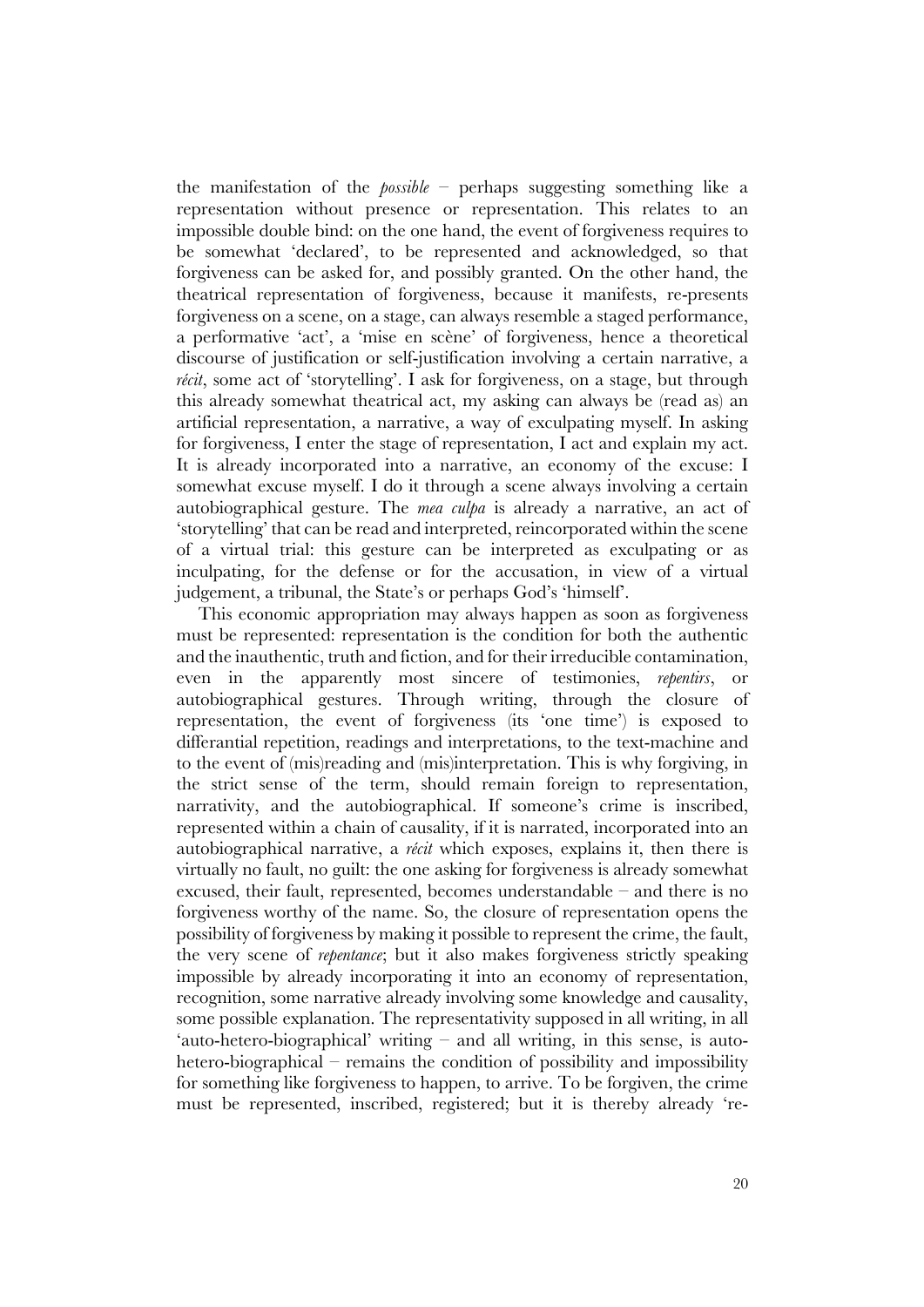presented', substitutable, replaced, displaced, explained away through causality: representable, explicable, perhaps knowable, it is virtually exculpated, excused – and forgiveness itself becomes superfluous, hence its impossibility. To illustrate this, Derrida offers an example which, I believe, cannot *not* remind us of Althusser:

[Si vous dites:] 'J'arrive en retard parce qu'il y avait une panne de métro, je m'excuse, excusez-moi.' Ce n'est pas de votre faute. Ou bien, alors, ça peut aller très loin: 'Je ne savais plus ce que je faisais, je l'ai secoué un peu trop fort, je l'ai pris à la gorge et je n'ai plus compris... Ce n'était plus moi, et puis il est mort ou elle est morte, ce n'est pas moi, je m'excuse.' Parce qu'il y a une chaîne de causalités, comme ça, qui explique, et donc l'excuse disculpe de ce point de vue-là. . . . Si je demande pardon dans des conditions telles que ma manière de demander pardon m'excuse, donc me disculpe, il n'y a même plus de réconciliation à chercher parce que 'y a pas d'mal'. . . . C'est un mal qu'on pourrait toujours expliquer, donc on peut en rendre compte, on peut en rendre raison, il y a eu ce mal, il y a eu ce crime, il y a eu cette mort parce qu'il y a eu une série de causalités, les experts ou psychiatres vont pouvoir en rendre compte ou bien toutes sortes d'experts, de gens qui ont le savoir, vont pouvoir déterminer quelle causalité a conduit à tel mal, à telle souffrance, à telle blessure, à ce qu'on interprète comme une souffrance ou une blessure. Mais comme le savoir rend compte de cette causalité, le mal n'est plus le mal, le mal est un effet, l'effet d'une cause. (Derrida 2019, 212)

#### How should we *read* such a scene?

Someone in a hurry – someone perhaps ill-intentioned – would probably read this passage, and ask: Does it mean that Derrida never forgave Althusser? that he *could not* forgive him?

Perhaps. One cannot exclude this possibility. But that would be to forget that Derrida explicitly says that forgiveness *is*, and *must remain*, *impossible* for it to have the chance to happen or arrive, *pour avoir la chance d'arriver*. Structurally heterogeneous to the selfness of a self, the experience of forgiveness supposes an experience of the impossible, unpresentable and unrepresentable, radically secret and unconscious, even for the one who forgives, for any ipseity, for any 'I'. Forgiveness remains beyond knowledge and beyond power; it is therefore foreign to any ontological judgement on truth and being. There is no 'truth' of forgiveness, if 'truth' supposes the being-present of an act – an act that could always be an 'act'. Forgiveness remains undecidable in a presence, foreign to the scene of judgement.

What remains to be done, therefore, is to *read*, to patiently decipher the debt, to interpret and perhaps transform what was given to us as a complex, heterogeneous legacy. As Derrida says in his eulogy to Althusser, let's not hurry to *judge* – that is to say, to *misjudge*: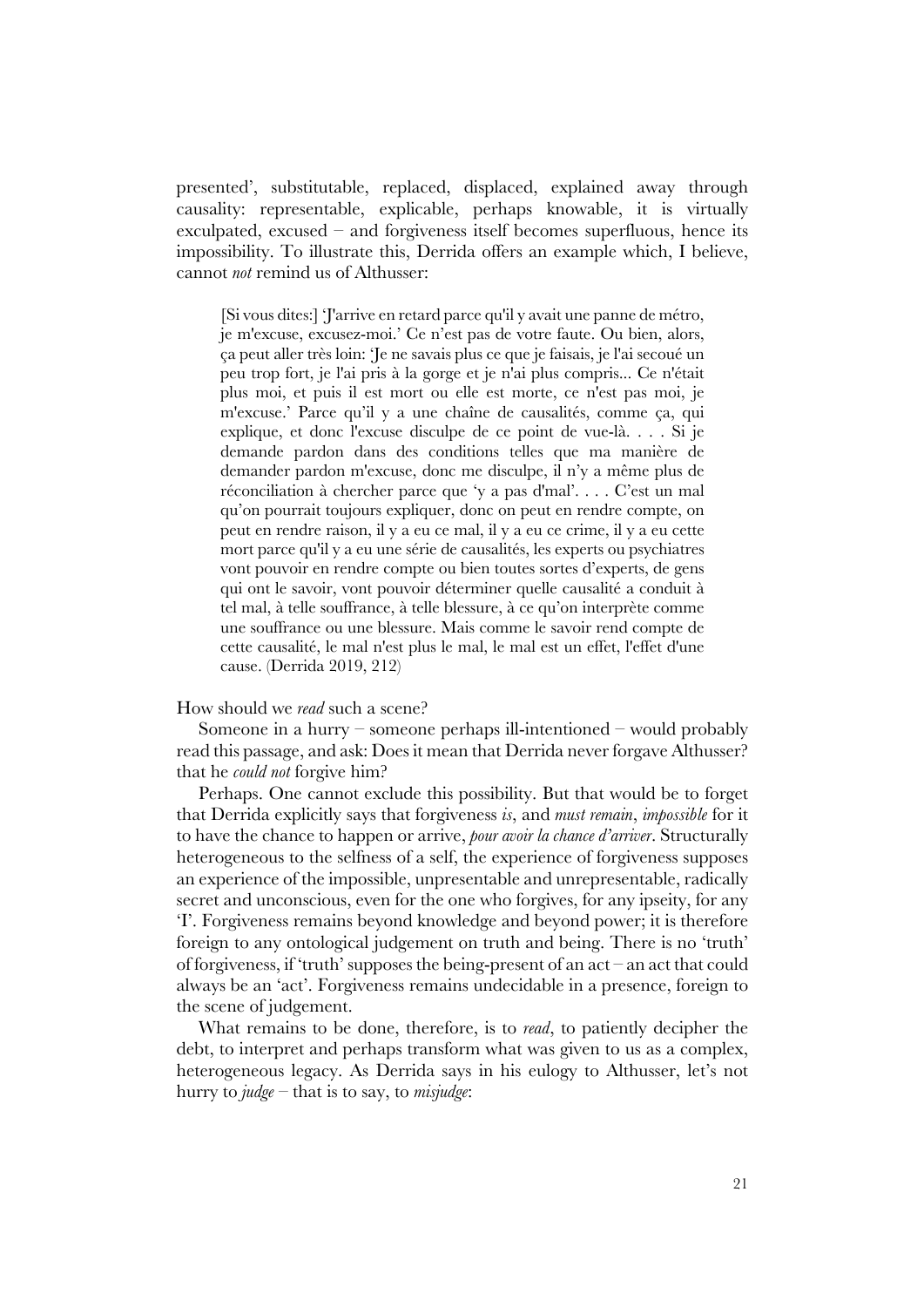I dream of addressing those who will come after him, or already after us, those who, as can be seen by more than one sign, unfortunately, are too much in a hurry to understand, interpret, classify, fix, reduce, simplify, close off, and judge – and thus are certain to misunderstand, whether we are talking about this most singular destiny or about the trials of existence, thought, and politics, which can never be separated. I would ask them to stop for a moment, to take the time to listen to our time (for we had no other), to decipher as patiently as possible everything in our time that was marked and promised in the life, work, and name of Louis Althusser. Not only because the scale of this destiny should command respect (as well as a respect for the time – our time – from which these other generations come) but also because the still open wounds, the scars or hopes that were ours and that they will recognize in this time, are sure to teach them something essential of what remains to be heard, read, thought, and done. (Derrida 2001, 117–8)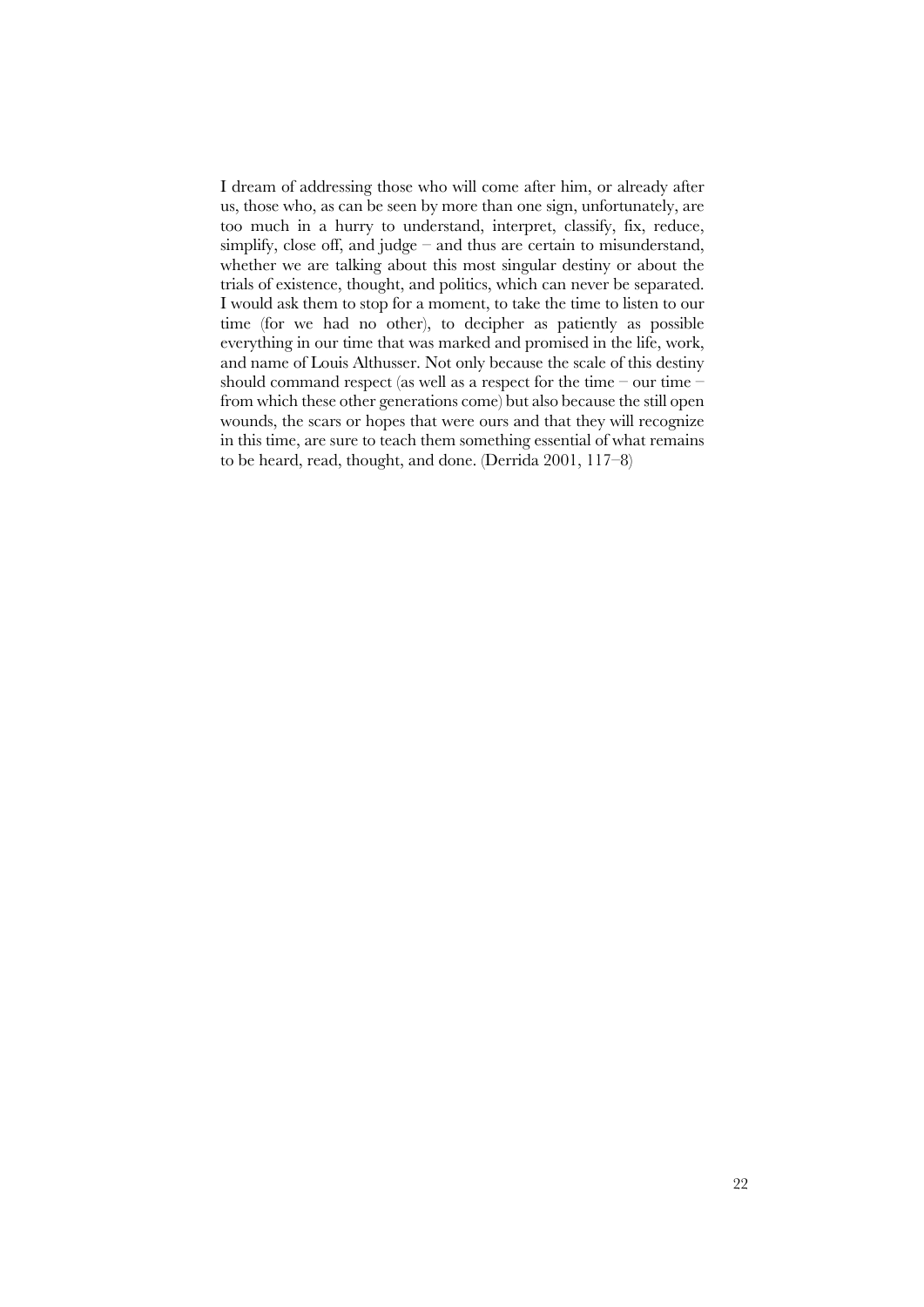### Reference List

- Althusser, Louis (1971), 'Ideology and Ideological State Apparatuses (Notes towards an Investigation)', in *Lenin and Philosophy and Other Essays*, trans. by Ben Brewster, New York: Monthly Review Press.
- Althusser, Louis (1976), *Essays in Self-Criticism*, trans. by Grahame Lock, London: NLB.
- Althusser, Louis (1993), *The Future Lasts Forever: A Memoir*, ed. by Olivier Corpet and Yann Moulier Boutang, trans. by Richard Veasey, New York: The New Press.
- Althusser, Louis (1995), 'Idéologie et appareils idéologiques d'État (Note pour une recherche)', in *Sur la reproduction*, Paris: PUF.
- Althusser, Louis (1998), *Lettres à Franca (1961–1973)*, ed. by François Matheron and Yann Moulier Boutang, Paris: Stock/IMEC.
- Althusser, Louis (2005a), *For Marx*, trans. by Ben Brewster, London and New York: Verso.
- Althusser, Louis (2005b), *Pour Marx*, Paris: La Découverte.
- Althusser, Louis (2006), *Philosophy of the Encounter: Later Writings, 1978–87*, ed. by François Matheron and Olivier Corpet, trans. by G. M. Goshgarian, London and New York: Verso.
- Althusser, Louis (2007), *L'avenir dure longtemps* suivi de *Les Faits*, ed. by Olivier Corpet and Yann Moulier Boutang, new augmented edition, Paris: Stock/IMEC.
- Althusser, Louis (2015), *Reading Capital: The Complete Edition*, trans. by Ben Brewster and David Fernbach, London and New York: Verso.
- Balibar, Étienne (2015), 'Althusser's Dramaturgy and the Critique of Ideology', *differences: A Journal of Feminist Cultural Studies*, 26: 3, pp. 1–22.
- Derrida, Jacques (1972), *La dissémination*, Paris: Seuil.
- Derrida, Jacques (1974), *Glas*, Paris: Galilée.
- Derrida, Jacques (1974–75), 'GREPH, le concept de l'idéologie chez les idéologues français', Seminar, Fonds Jacques Derrida, 219DRR/225/4, IMEC, Normandy, France.
- Derrida, Jacques (1978), *Writing and Difference*, trans. by Alan Bass, London and New York: Routledge.
- Derrida, Jacques (1980), *La carte postale – de Socrate à Freud et au-delà*, Paris: Flammarion.
- Derrida, Jacques (1990), 'Some Statements and Truisms About Neo-logisms, Newisms, Postisms, Parasitisms, and Other Small Seismisms', trans. by Anne Tomiche, in *The States of 'Theory'*, ed. David Carroll, Stanford: Stanford University Press.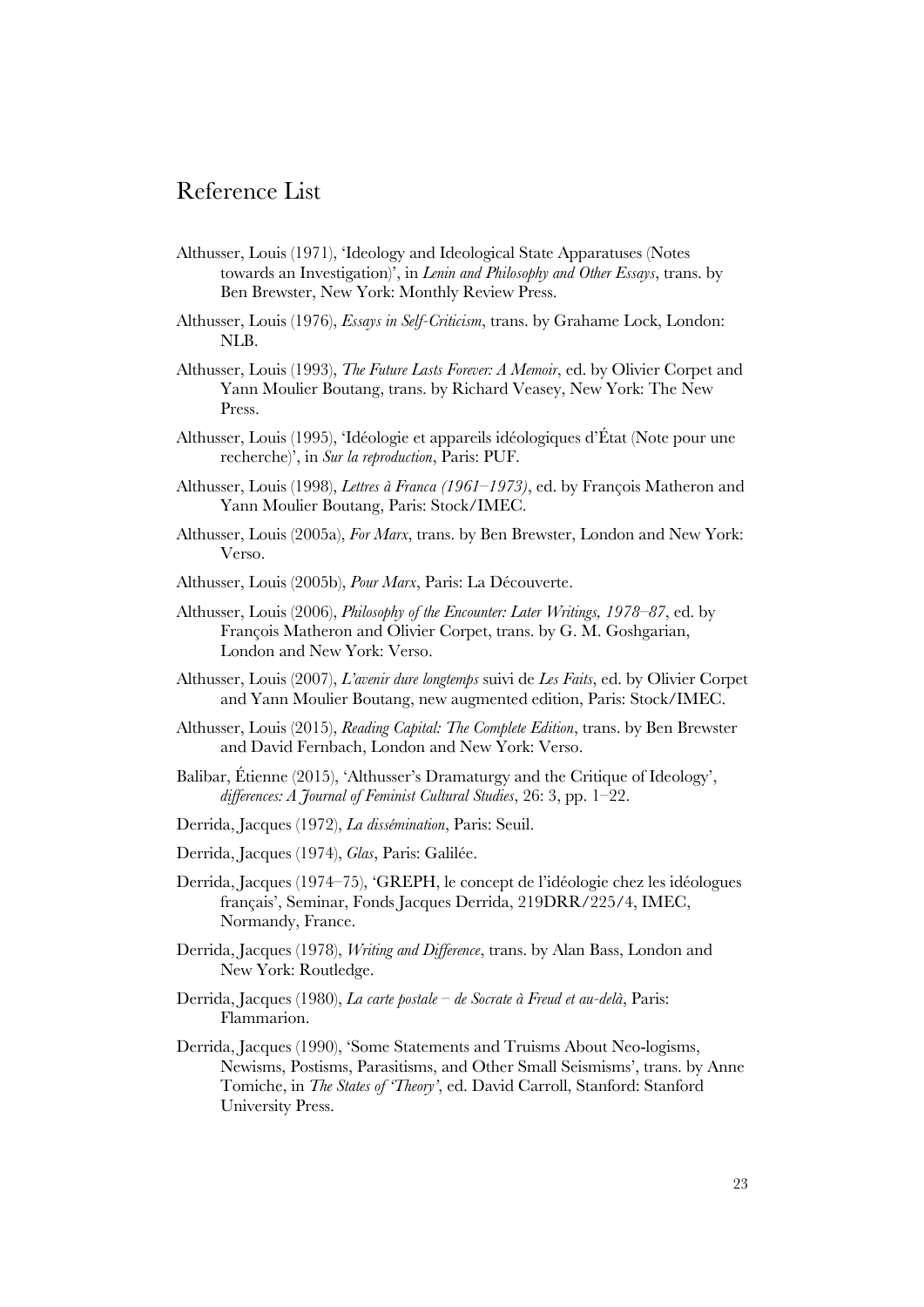Derrida, Jacques (1993), *Passions*, Paris: Galilée.

- Derrida, Jacques (1994), *Specters of Marx: The State of the Debt, the Work of Mourning and the New International*, trans. by Peggy Kamuf, New York and London: Routledge
- Derrida, Jacques (1998), *Resistances of Psychoanalysis*, trans. by Peggy Kamuf, Pascale-Anne Brault, and Michael Naas, Stanford: Stanford University Press.
- Derrida, Jacques (2001), 'Text Read at Louis Althusser's Funeral', trans. by Pascale-Anne Brault and Michael Naas, in *The Work of Mourning*, ed. by Pascale-Anne Brault and Michael Naas, Chicago and London: The University of Chicago Press.
- Derrida, Jacques (2002), *Without Alibi*, ed. and trans. by Peggy Kamuf, Stanford: Stanford University Press.
- Derrida, Jacques (2019), *Le parjure et le pardon. Volume I. Séminaire (1997–1998)*, ed. by Ginette Michaud and Nicholas Cotton, Paris: Seuil.
- Derrida, Jacques (2020), *Le parjure et le pardon. Volume II. Séminaire (1998–1999)*, ed. by Ginette Michaud, Nicholas Cotton, and Rodrigo Therezo, Paris: Seuil.
- Kamuf, Peggy (2015), 'Ma', *theory@buffalo*, 18, pp. 78–90.
- Mercier, Thomas Clément (2020), 'Différence sexuelle, différence idéologique: Lectures à contretemps (Derrida lisant Marx et Althusser, dans les années 1970 et au-delà)', *Décalages*, 2: 3, pp. 1–51.
- Mercier, Thomas Clément (2021a), 'Plastic Events, Spectral Events: Literature and the "Real of the Phantasm", between Malabou and Derrida', in *Literature and Event: Twenty-First Century Reformulations*, ed. by Mantra Mukim and Derek Attridge, London and New York: Routledge.
- Mercier, Thomas Clément (2021b), 'Re/pro/ductions: Ça déborde', *Poetics Today*, 42: 1, pp. 23–47.
- Montag, Warren (2015), 'Althusser's Authorless Theater', *differences: A Journal of Feminist Cultural Studies*, 26: 3, pp. 43–53.
- Montag, Warren (2021), 'Materialism, Matter and Materiality in the Work of Althusser', *Síntesis: Revista de Filosofía*, 4: 2, pp. 19–33.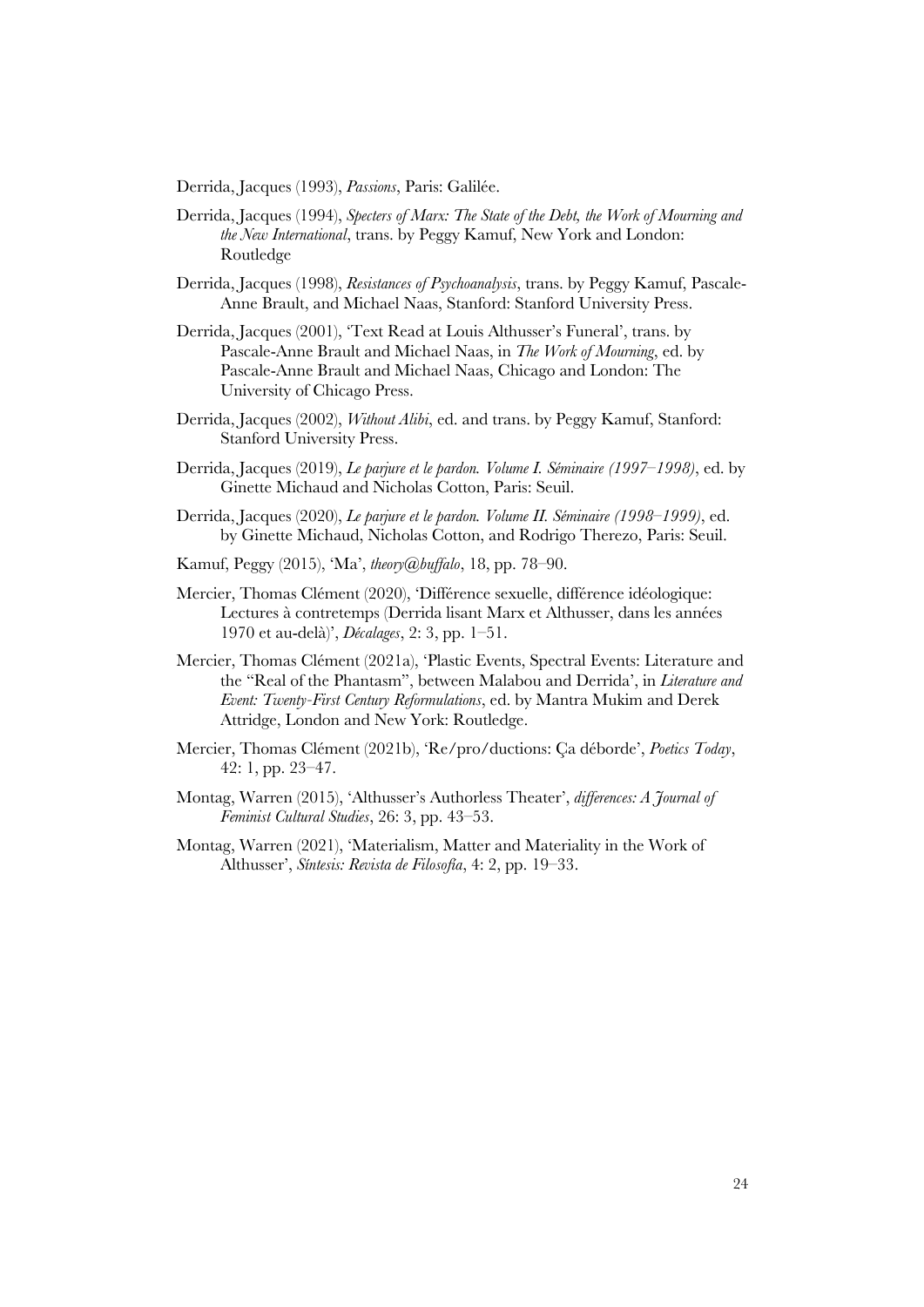<sup>3</sup> On the secret, text, and storytelling, see Derrida 1993, 61 (my translation): '*There is secrecy* [Il y a du secret]. One can always speak about it, that is not enough to break it. One can speak about it ad infinitum, tell stories about it, utter all the discourses which it puts to work and the stories which it unleashes or enchains [*déchaîne ou enchaîne*], because the secret often makes one think of secret stories [*histoires*] and it even gives one a taste for them'. If I had more space, I would like to compare Derrida's 'taste' for secrecy – inseparable, then, from a taste for storytelling – with what Althusser says about materialism and ideology in his autobiography. Althusser defines materialist philosophy as the refusal of storytelling: 'I tried to reconcile this radical criticism of philosophy as ideological sham (the objective: to stop telling oneself stories [*ne plus se raconter d'histoires*], which is the only "definition" of materialism I have ever subscribed to) with my experience of philosophical practice' (2007, 195; 1993, 169, translation modified. See also 1993, 221). Is it coincidental that this same motto ('ne plus se raconter d'histoires'), this refusal of storytelling, is associated a few pages later to the law of the father, in a singular scene of sexual difference?: 'This violent refusal to "tell oneself stories", this wordless brutality – which I felt belonged to a father whom I had missed and who in any case had never initiated me to it, who had not taught me that the world was not ethereal but was a world of physical and other forms of struggle – in the end I was becoming bold and free enough to accept its reality and make it mine. Was I not finally and truly becoming my own father, that is to say a man?' (2007, 201–202; 1993, 175, translation modified). The whole chapter would deserve a close analysis.

<sup>4</sup> In 'History of the Lie', Derrida (2002, 67–68) seems to want to preserve something of the concept of ideology, at least as 'negative topology': 'Despite its fundamental obscurity, despite the philosophical or theoretical limits of the discourses that have sometimes deployed it, the concept of ideology all the same marks a *site*, the *place* of that which we are seeking to determine here. Even if this determination remains a sort of negative topology, it is very valuable. It takes us farther, beyond consciousness and intentional knowledge, at least in the plenitude of its self-presence or self-identity: in the direction of a locus of nontruth that is neither that of error, ignorance, or illusion nor that of the lie or of lying to oneself. Ideology, in the Marxist sense, in principle is none of these. Even if the word and concept of ideology risk remaining still inscribed in the space that they exceed, there is no doubt that they point toward the place of this problematic to come – which would be rooted in neither a truth of biblical revelation nor a philosophical concept of truth.' In the same text, Derrida (2002, 28) gestures towards a thinking of phantasmaticity and fictionality exceeding the opposition between truth and falsity: 'No more than myth, fable and phantasm are doubtless not truths or true statements as such, but neither are they errors or deceptions, false witnesses or perjuries.' On a certain irreducible phantasmaticity in and of truth, reality, and materiality, see Mercier (2021a).

<sup>5</sup> It is from this unconditional resistance of text, this 'force of resistance', that the question of Derrida's 'materialism' – or, rather, what he calls, in a reading of Paul de Man, 'materiality

<sup>1</sup> Recognition of debt: this research benefited from the support of ANID (ANID FONDECYT/ POSTDOCTORADO/ Nº 3200401).

<sup>2</sup> It would be interesting to analyze the colonial implications of this idea of a lost 'paradise' located spatially in Algeria, and temporally in Althusser's childhood, under the protection and tutelage of the patriarchal figure of the grandfather. Althusser depicts a phantasmatic wilderness, the lost paradise of the colony seemingly allowing the free play of sexual desires and metaphors, beyond dualisms and oppositions. It is explicitly described or staged as a place and time of 'freedom', 'equality', and innocence  $-$  a sinless Eden, 'terre vierge' without prohibitions, morality, or constraining ideology.